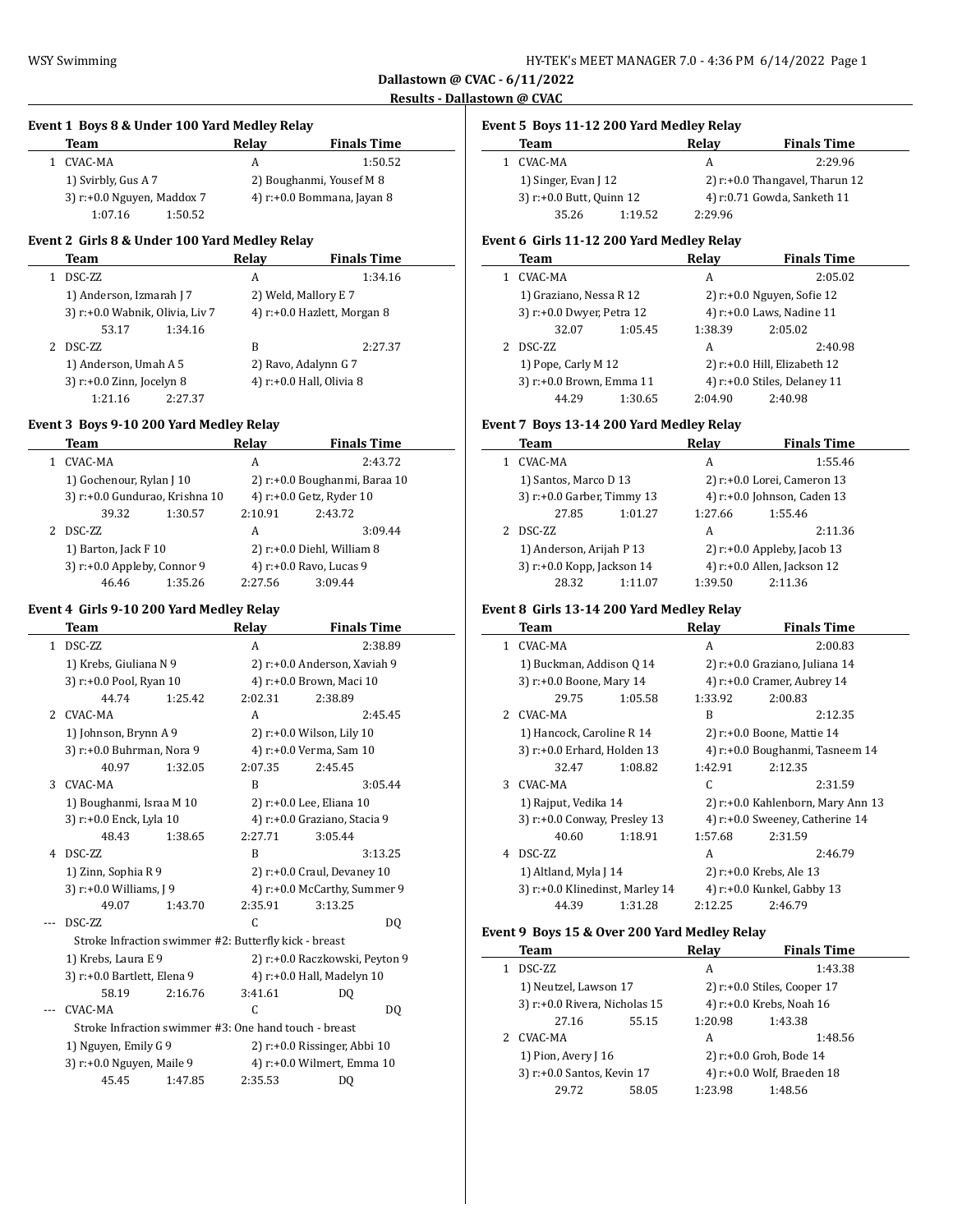| HY-TEK's MEET MANAGER 7.0 - 4:36 PM  6/14/2022  Page 2 |  |  |
|--------------------------------------------------------|--|--|
|--------------------------------------------------------|--|--|

### **Results - Dallastown @ CVAC**

 $\sim$ 

### **Event 10 Girls 15 & Over 200 Yard Medley Relay**

| Team                         |         | Relav                            | <b>Finals Time</b>             |  |
|------------------------------|---------|----------------------------------|--------------------------------|--|
| CVAC-MA                      |         | A                                | 2:03.35                        |  |
| 1) Cornfield, Keira A 15     |         | 2) $r.+0.0$ Nguyen, Andrea 17    |                                |  |
| 3) r:+0.0 Sandhaus, Eliza 16 |         | 4) $r: +0.0$ Broadbent, Laney 15 |                                |  |
| 30.49                        | 1:06.92 | 1:36.76                          | 2:03.35                        |  |
| DSC-ZZ                       |         | A                                | 2:18.04                        |  |
| 1) Hazlett, Lauren 15        |         |                                  | 2) $r: +0.0$ McHenry, Izzy 15  |  |
| 3) r:+0.0 McHenry, Amelia 15 |         |                                  | 4) r:+0.0 Godfrey, Lakelynn 15 |  |
| 34.13                        | 1:15.95 | 1:49.96                          | 2:18.04                        |  |

#### **Event 11 Boys 10 & Under 100 Yard IM**

|   | Name                                         |         |    | AgeTeam       | <b>Finals Time</b> |  |
|---|----------------------------------------------|---------|----|---------------|--------------------|--|
| 1 | Gundurao, Krishna                            |         | 10 | CVAC-MA       | 1:28.09            |  |
|   | 41.76                                        | 1:28.09 |    |               |                    |  |
|   | 2 Weld, Colin J                              |         | 9  | <b>DSC-ZZ</b> | 1:32.34            |  |
|   | 41.31                                        | 1:32.34 |    |               |                    |  |
| 3 | Gochenour, Rylan J                           |         | 10 | CVAC-MA       | 1:33.81            |  |
|   | 45.62                                        | 1:33.81 |    |               |                    |  |
| 4 | Boughanmi, Baraa M                           |         | 10 | CVAC-MA       | 1:51.15            |  |
|   | 51.69                                        | 1:51.15 |    |               |                    |  |
|   | Barton, Jack F                               |         | 10 | DSC-ZZ        | DO.                |  |
|   | Shoulders past vertical toward breast - back |         |    |               |                    |  |
|   | 54.13                                        | DO      |    |               |                    |  |

### **Event 12 Girls 10 & Under 100 Yard IM**

|    | Name                                         |         |    | AgeTeam         | <b>Finals Time</b> |
|----|----------------------------------------------|---------|----|-----------------|--------------------|
|    | 1 Buhrman, Nora L                            |         | 9  | CVAC-MA         | 1:27.05            |
|    | 40.13                                        | 1:27.05 |    |                 |                    |
| 2  | Pool, Ryan M                                 |         | 10 | DSC-7.7.        | 1:27.29            |
|    | 39.92                                        | 1:27.29 |    |                 |                    |
| 3  | Sadler, Mia E                                |         | 9  | CVAC-MA         | 1:35.82            |
|    | 44.41                                        | 1:35.82 |    |                 |                    |
| 4  | Brown, Maci L                                |         | 10 | DSC-ZZ          | 1:37.78            |
|    | 48.12                                        | 1:37.78 |    |                 |                    |
| 5. | Wilson, Lily F                               |         |    | 10 CVAC-MA      | 1:42.23            |
|    | 45.15                                        | 1:42.23 |    |                 |                    |
| 6. | Williams, J T                                |         | 9  | <b>DSC-7.7.</b> | 1:42.28            |
|    | 49.62                                        | 1:42.28 |    |                 |                    |
| 7  | Zinn, Sophia R                               |         | 9  | DSC-ZZ          | 1:47.68            |
|    | 49.51                                        | 1:47.68 |    |                 |                    |
| 8  | Graziano, Stacia R                           |         | 9  | CVAC-MA         | 1:47.76            |
|    | 52.25                                        | 1:47.76 |    |                 |                    |
|    | Cramer, Delaney C                            |         | 9  | CVAC-MA         | X1:59.79           |
|    | 54.29                                        | 1:59.79 |    |                 |                    |
|    | Wilmert, Emma J                              |         | 10 | CVAC-MA         | XDQ                |
|    | Shoulders past vertical toward breast - back |         |    |                 |                    |
|    | 55.94                                        | DQ      |    |                 |                    |

### **Event 13 Boys 11-12 100 Yard IM**

|   | Name                |         |    | AgeTeam    | <b>Finals Time</b> |  |
|---|---------------------|---------|----|------------|--------------------|--|
| 1 | Gowda, Sanketh      |         | 11 | CVAC-MA    | 1:25.59            |  |
|   | 39.11               | 1:25.59 |    |            |                    |  |
|   | 2 Butt, Quinn S     |         |    | 12 CVAC-MA | 1:27.55            |  |
|   | 40.23               | 1:27.55 |    |            |                    |  |
|   | 3 Thangavel, Tharun |         |    | 12 CVAC-MA | 1:34.08            |  |
|   | 44.50               | 1:34.08 |    |            |                    |  |

| 4        | Achal, Sumukh                           |         |    | 10 CVAC-MA | 2:00.47            |  |
|----------|-----------------------------------------|---------|----|------------|--------------------|--|
|          | 56.38                                   | 2:00.47 |    |            |                    |  |
|          | <b>Event 14 Girls 11-12 100 Yard IM</b> |         |    |            |                    |  |
|          | Name                                    |         |    | AgeTeam    | <b>Finals Time</b> |  |
| 1        | Nguyen, Sofie L                         |         |    | 12 CVAC-MA | 1:09.67            |  |
|          | 33.23                                   | 1:09.67 |    |            |                    |  |
|          | 2 Graziano, Nessa R                     |         |    | 12 CVAC-MA | 1:13.44            |  |
|          | 33.61                                   | 1:13.44 |    |            |                    |  |
| 3        | Brown, Emma S                           |         | 11 | DSC-ZZ     | 1:17.86            |  |
|          | 34.17                                   | 1:17.86 |    |            |                    |  |
| 4        | Hill, Elizabeth B                       |         |    | 12 DSC-ZZ  | 1:22.49            |  |
|          | 36.99                                   | 1:22.49 |    |            |                    |  |
| 5.       | Kim, Allie                              |         | 11 | CVAC-MA    | 1:42.72            |  |
| $\cdots$ | Sweeney, Nicole                         |         |    | 12 CVAC-MA | DO.                |  |
|          | One hand touch - breast                 |         |    |            |                    |  |
|          | 42.26                                   | DO      |    |            |                    |  |

### **Event 15 Boys 13-14 100 Yard IM**

|    | Name               |         |    | AgeTeam         | <b>Finals Time</b> |  |
|----|--------------------|---------|----|-----------------|--------------------|--|
| 1  | Garber, Timmy J    |         |    | 13 CVAC-MA      | 1:01.17            |  |
|    | 28.26              | 1:01.17 |    |                 |                    |  |
| 2  | Santos, Marco D    |         | 13 | CVAC-MA         | 1:02.64            |  |
|    | 29.16              | 1:02.64 |    |                 |                    |  |
| 3  | Anderson, Arijah P |         | 13 | <b>DSC-7.7.</b> | 1:03.64            |  |
|    | 28.30              | 1:03.64 |    |                 |                    |  |
| 4  | Johnson, Caden D   |         | 13 | CVAC-MA         | 1:13.46            |  |
|    | 33.60              | 1:13.46 |    |                 |                    |  |
| 5. | Falcone, Nico I    |         | 13 | CVAC-MA         | 1:15.96            |  |
|    | 36.77              | 1:15.96 |    |                 |                    |  |
| 6  | Appleby, Jacob     |         | 13 | DSC-ZZ          | 1:23.82            |  |
|    | 38.71              | 1:23.82 |    |                 |                    |  |

#### **Event 16 Girls 13-14 100 Yard IM**

|              | Name                  |         |    | AgeTeam    | <b>Finals Time</b> |  |
|--------------|-----------------------|---------|----|------------|--------------------|--|
| $\mathbf{1}$ | Boone, Mary E         |         |    | 14 CVAC-MA | 1:05.96            |  |
|              | 29.83                 | 1:05.96 |    |            |                    |  |
|              | 2 Cramer, Aubrey G    |         |    | 14 CVAC-MA | 1:07.79            |  |
|              | 32.03                 | 1:07.79 |    |            |                    |  |
|              | 3 Graziano, Juliana R |         |    | 14 CVAC-MA | 1:15.00            |  |
|              | 36.07                 | 1:15.00 |    |            |                    |  |
|              | 4 Stiles, Lexa        |         | 13 | DSC-ZZ     | 1:16.96            |  |
|              | 31.84                 | 1:16.96 |    |            |                    |  |
|              | 5 Chilcoat, Lauren L  |         | 13 | DSC-ZZ     | 1:24.50            |  |
|              | 39.82                 | 1:24.50 |    |            |                    |  |
|              | 6 Conway, Presley M   |         |    | 13 CVAC-MA | 1:26.70            |  |
|              | 41.76                 | 1:26.70 |    |            |                    |  |
| 7            | Babcock, Rory         |         |    | 14 DSC-ZZ  | 1:27.40            |  |
|              | 37.10                 | 1:27.40 |    |            |                    |  |
| 8            | Kunkel, Gabby         |         | 13 | DSC-ZZ     | 1:36.41            |  |
|              | 44.84                 | 1:36.41 |    |            |                    |  |
|              | Sweeney, Catherine    |         |    | 14 CVAC-MA | X1:29.33           |  |
|              | 40.31                 | 1:29.33 |    |            |                    |  |

### **Event 17 Boys 15 & Over 100 Yard IM**

| Name               |       | AgeTeam |           | <b>Finals Time</b> |
|--------------------|-------|---------|-----------|--------------------|
| 1 Stiles, Cooper J |       |         | 17 DSC-ZZ | 58.40              |
| 28.05              | 58.40 |         |           |                    |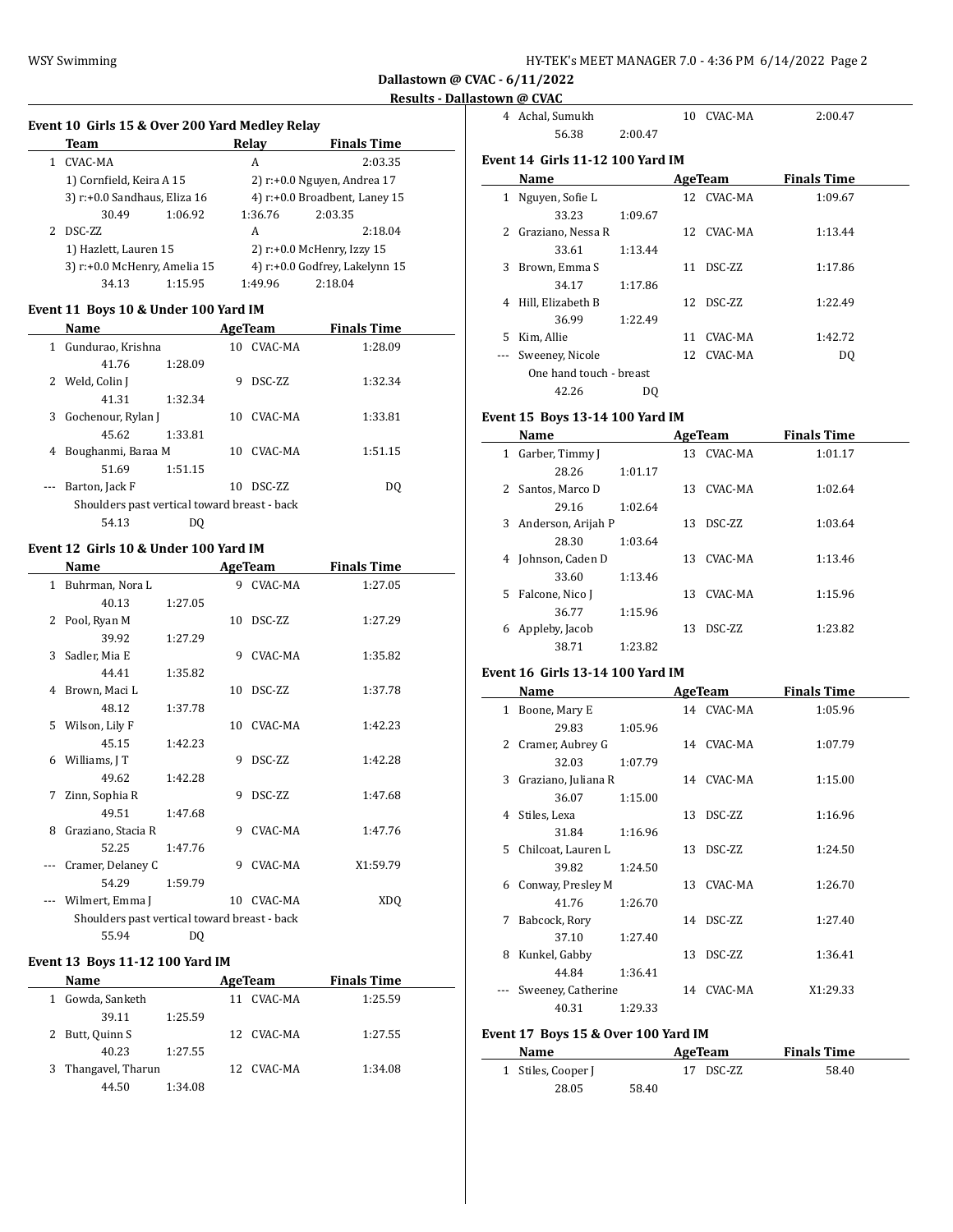## **Results - Dallastown @ CVAC**

|   | (Event 17 Boys 15 & Over 100 Yard IM) |         |     |               |                    |  |
|---|---------------------------------------|---------|-----|---------------|--------------------|--|
|   | Name                                  |         |     | AgeTeam       | <b>Finals Time</b> |  |
| 2 | Groh, Bode I                          |         |     | 14 CVAC-MA    | 58.74              |  |
|   | 27.78                                 | 58.74   |     |               |                    |  |
| 3 | Santos, Kevin D                       |         |     | 17 CVAC-MA    | 1:00.21            |  |
|   | 27.53                                 | 1:00.21 |     |               |                    |  |
| 4 | Neutzel, Lawson                       |         | 17  | <b>DSC-ZZ</b> | 1:00.31            |  |
|   | 26.89                                 | 1:00.31 |     |               |                    |  |
| 5 | Shipley, Austin                       |         | 15  | <b>DSC-ZZ</b> | 1:05.54            |  |
|   | 29.12                                 | 1:05.54 |     |               |                    |  |
| 6 | Lee, Junhee J                         |         | 13. | CVAC-MA       | 1:13.81            |  |
|   | 35.05                                 | 1:13.81 |     |               |                    |  |
| 7 | Makki, Ram S                          |         | 13  | CVAC-MA       | 1:26.88            |  |
|   | 41.79                                 | 1:26.88 |     |               |                    |  |

#### **Event 18 Girls 15 & Over 100 Yard IM**

|    | Name                    |         |    | AgeTeam    | <b>Finals Time</b> |
|----|-------------------------|---------|----|------------|--------------------|
|    | 1 Wilkinson, Isabella J |         |    | 15 DSC-ZZ  | 1:06.25            |
|    | 29.88                   | 1:06.25 |    |            |                    |
|    | 2 Nguyen, Andrea B      |         | 17 | CVAC-MA    | 1:06.93            |
|    | 30.72                   | 1:06.93 |    |            |                    |
| 3  | Sandhaus, Eliza M       |         |    | 16 CVAC-MA | 1:06.96            |
|    | 30.46                   | 1:06.96 |    |            |                    |
| 4  | Broadbent, Laney M      |         |    | 15 CVAC-MA | 1:10.61            |
|    | 33.18                   | 1:10.61 |    |            |                    |
| 5. | Hazlett, Lauren         |         |    | 15 DSC-ZZ  | 1:13.94            |
|    | 33.25                   | 1:13.94 |    |            |                    |
| 6  | Hoover, Elena M         |         |    | 14 CVAC-MA | 1:19.49            |
|    | 38.59                   | 1:19.49 |    |            |                    |
| 7  | McHenry, Izzy C         |         |    | 15 DSC-ZZ  | 1:23.86            |
|    | 40.00                   | 1:23.86 |    |            |                    |

### **Event 19 Boys 8 & Under 25 Yard Freestyle**

|          | Name                 |   | AgeTeam        | <b>Finals Time</b> |  |
|----------|----------------------|---|----------------|--------------------|--|
| 1        | Nguyen, Maddox X     | 7 | CVAC-MA        | 19.37              |  |
| 2        | Gaultney, Jack R     | 8 | DSC-ZZ         | 21.89              |  |
| 3        | Villamar, Leonardo L | 8 | CVAC-MA        | 23.55              |  |
| 4        | Bommana, Jayan R     | 8 | CVAC-MA        | 25.18              |  |
| 5.       | Craul III, Darwin L  | 8 | DSC-ZZ         | 25.48              |  |
| 6        | Kumar, Rohan J       | 8 | DSC-ZZ         | 26.48              |  |
| 7        | Svirbly, Gus A       | 7 | CVAC-MA        | 27.26              |  |
| 8        | Shuck, Gabriel J     | 6 | DSC-ZZ         | 30.36              |  |
| $\cdots$ | Singer, Aaron M      | 8 | CVAC-MA        | X22.70             |  |
| $\cdots$ | Kommireddy, Advik    | 7 | CVAC-MA        | X28.52             |  |
|          | Nguyen, Bode V       | 6 | CVAC-MA        | X33.85             |  |
|          | Sieg, Ben            |   | <b>CVAC-MA</b> | X33.97             |  |

## **Event 20 Girls 8 & Under 25 Yard Freestyle**

|    | <b>Name</b>           |   | AgeTeam         | <b>Finals Time</b> |
|----|-----------------------|---|-----------------|--------------------|
| 1  | Hazlett, Morgan R     | 8 | <b>DSC-ZZ</b>   | 18.82              |
| 2  | Wabnik, Olivia, Liv A |   | DSC-ZZ          | 19.49              |
| 3  | Weld, Mallory E       |   | DSC-ZZ          | 21.45              |
| 4  | Nguyen, Maddi G       | 8 | CVAC-MA         | 22.80              |
| 5  | Roush, Braylee E      | 8 | CVAC-MA         | 23.22              |
| 6  | Ravo, Adalynn G       |   | <b>DSC-7.7.</b> | 24.07              |
| 7  | Gowda, Sannidhi       |   | CVAC-MA         | 30.64              |
| 8  | Hall, Olivia J        | 8 | <b>DSC-ZZ</b>   | 33.11              |
| 9  | Furr, Julianne        |   | CVAC-MA         | 37.16              |
| 10 | Anderson, Umah A      |   | <b>DSC-ZZ</b>   | 41.13              |

|                                         |                                                                                                                                                                                                                                                                                                                                                                                                                                                                                                                                                                                                                             |                           | <b>Finals Time</b>                                                                                                                                                                                                                                                                                                                                                                                                                                                                                                                                                                                                                         |
|-----------------------------------------|-----------------------------------------------------------------------------------------------------------------------------------------------------------------------------------------------------------------------------------------------------------------------------------------------------------------------------------------------------------------------------------------------------------------------------------------------------------------------------------------------------------------------------------------------------------------------------------------------------------------------------|---------------------------|--------------------------------------------------------------------------------------------------------------------------------------------------------------------------------------------------------------------------------------------------------------------------------------------------------------------------------------------------------------------------------------------------------------------------------------------------------------------------------------------------------------------------------------------------------------------------------------------------------------------------------------------|
|                                         | 10                                                                                                                                                                                                                                                                                                                                                                                                                                                                                                                                                                                                                          | CVAC-MA                   | 32.49                                                                                                                                                                                                                                                                                                                                                                                                                                                                                                                                                                                                                                      |
|                                         | 10                                                                                                                                                                                                                                                                                                                                                                                                                                                                                                                                                                                                                          |                           | 39.03                                                                                                                                                                                                                                                                                                                                                                                                                                                                                                                                                                                                                                      |
| 3 Appleby, Connor R                     |                                                                                                                                                                                                                                                                                                                                                                                                                                                                                                                                                                                                                             |                           | 40.71                                                                                                                                                                                                                                                                                                                                                                                                                                                                                                                                                                                                                                      |
| 4 Kim, Aaron                            |                                                                                                                                                                                                                                                                                                                                                                                                                                                                                                                                                                                                                             |                           | 42.73                                                                                                                                                                                                                                                                                                                                                                                                                                                                                                                                                                                                                                      |
|                                         |                                                                                                                                                                                                                                                                                                                                                                                                                                                                                                                                                                                                                             |                           | 44.28                                                                                                                                                                                                                                                                                                                                                                                                                                                                                                                                                                                                                                      |
|                                         |                                                                                                                                                                                                                                                                                                                                                                                                                                                                                                                                                                                                                             |                           | 51.08                                                                                                                                                                                                                                                                                                                                                                                                                                                                                                                                                                                                                                      |
|                                         |                                                                                                                                                                                                                                                                                                                                                                                                                                                                                                                                                                                                                             |                           | 1:03.88                                                                                                                                                                                                                                                                                                                                                                                                                                                                                                                                                                                                                                    |
|                                         |                                                                                                                                                                                                                                                                                                                                                                                                                                                                                                                                                                                                                             |                           |                                                                                                                                                                                                                                                                                                                                                                                                                                                                                                                                                                                                                                            |
|                                         |                                                                                                                                                                                                                                                                                                                                                                                                                                                                                                                                                                                                                             |                           |                                                                                                                                                                                                                                                                                                                                                                                                                                                                                                                                                                                                                                            |
|                                         |                                                                                                                                                                                                                                                                                                                                                                                                                                                                                                                                                                                                                             |                           | <b>Finals Time</b>                                                                                                                                                                                                                                                                                                                                                                                                                                                                                                                                                                                                                         |
|                                         |                                                                                                                                                                                                                                                                                                                                                                                                                                                                                                                                                                                                                             |                           | 33.32                                                                                                                                                                                                                                                                                                                                                                                                                                                                                                                                                                                                                                      |
|                                         |                                                                                                                                                                                                                                                                                                                                                                                                                                                                                                                                                                                                                             |                           | 35.21                                                                                                                                                                                                                                                                                                                                                                                                                                                                                                                                                                                                                                      |
|                                         |                                                                                                                                                                                                                                                                                                                                                                                                                                                                                                                                                                                                                             |                           | 37.70                                                                                                                                                                                                                                                                                                                                                                                                                                                                                                                                                                                                                                      |
|                                         |                                                                                                                                                                                                                                                                                                                                                                                                                                                                                                                                                                                                                             |                           | 37.89                                                                                                                                                                                                                                                                                                                                                                                                                                                                                                                                                                                                                                      |
|                                         |                                                                                                                                                                                                                                                                                                                                                                                                                                                                                                                                                                                                                             |                           | 40.71                                                                                                                                                                                                                                                                                                                                                                                                                                                                                                                                                                                                                                      |
| 6 Graziano, Stacia R                    |                                                                                                                                                                                                                                                                                                                                                                                                                                                                                                                                                                                                                             |                           | 41.50                                                                                                                                                                                                                                                                                                                                                                                                                                                                                                                                                                                                                                      |
| 7 Krebs, Laura E                        |                                                                                                                                                                                                                                                                                                                                                                                                                                                                                                                                                                                                                             |                           | 44.64                                                                                                                                                                                                                                                                                                                                                                                                                                                                                                                                                                                                                                      |
|                                         |                                                                                                                                                                                                                                                                                                                                                                                                                                                                                                                                                                                                                             |                           | 56.53                                                                                                                                                                                                                                                                                                                                                                                                                                                                                                                                                                                                                                      |
| --- Ruiz, Isabella                      |                                                                                                                                                                                                                                                                                                                                                                                                                                                                                                                                                                                                                             |                           | X37.53                                                                                                                                                                                                                                                                                                                                                                                                                                                                                                                                                                                                                                     |
|                                         |                                                                                                                                                                                                                                                                                                                                                                                                                                                                                                                                                                                                                             |                           | X45.38                                                                                                                                                                                                                                                                                                                                                                                                                                                                                                                                                                                                                                     |
|                                         |                                                                                                                                                                                                                                                                                                                                                                                                                                                                                                                                                                                                                             |                           | X45.48                                                                                                                                                                                                                                                                                                                                                                                                                                                                                                                                                                                                                                     |
| ---                                     |                                                                                                                                                                                                                                                                                                                                                                                                                                                                                                                                                                                                                             |                           | XNS                                                                                                                                                                                                                                                                                                                                                                                                                                                                                                                                                                                                                                        |
|                                         |                                                                                                                                                                                                                                                                                                                                                                                                                                                                                                                                                                                                                             |                           |                                                                                                                                                                                                                                                                                                                                                                                                                                                                                                                                                                                                                                            |
| Name                                    |                                                                                                                                                                                                                                                                                                                                                                                                                                                                                                                                                                                                                             |                           | <b>Finals Time</b>                                                                                                                                                                                                                                                                                                                                                                                                                                                                                                                                                                                                                         |
|                                         |                                                                                                                                                                                                                                                                                                                                                                                                                                                                                                                                                                                                                             |                           | 31.93                                                                                                                                                                                                                                                                                                                                                                                                                                                                                                                                                                                                                                      |
|                                         | 12                                                                                                                                                                                                                                                                                                                                                                                                                                                                                                                                                                                                                          |                           | 37.88                                                                                                                                                                                                                                                                                                                                                                                                                                                                                                                                                                                                                                      |
|                                         |                                                                                                                                                                                                                                                                                                                                                                                                                                                                                                                                                                                                                             |                           | 39.02                                                                                                                                                                                                                                                                                                                                                                                                                                                                                                                                                                                                                                      |
|                                         | 11                                                                                                                                                                                                                                                                                                                                                                                                                                                                                                                                                                                                                          |                           | 45.81                                                                                                                                                                                                                                                                                                                                                                                                                                                                                                                                                                                                                                      |
|                                         |                                                                                                                                                                                                                                                                                                                                                                                                                                                                                                                                                                                                                             |                           | 52.16                                                                                                                                                                                                                                                                                                                                                                                                                                                                                                                                                                                                                                      |
|                                         |                                                                                                                                                                                                                                                                                                                                                                                                                                                                                                                                                                                                                             |                           |                                                                                                                                                                                                                                                                                                                                                                                                                                                                                                                                                                                                                                            |
|                                         |                                                                                                                                                                                                                                                                                                                                                                                                                                                                                                                                                                                                                             |                           |                                                                                                                                                                                                                                                                                                                                                                                                                                                                                                                                                                                                                                            |
|                                         |                                                                                                                                                                                                                                                                                                                                                                                                                                                                                                                                                                                                                             |                           | <b>Finals Time</b><br>26.77                                                                                                                                                                                                                                                                                                                                                                                                                                                                                                                                                                                                                |
|                                         |                                                                                                                                                                                                                                                                                                                                                                                                                                                                                                                                                                                                                             |                           | 28.98                                                                                                                                                                                                                                                                                                                                                                                                                                                                                                                                                                                                                                      |
|                                         |                                                                                                                                                                                                                                                                                                                                                                                                                                                                                                                                                                                                                             |                           | 35.35                                                                                                                                                                                                                                                                                                                                                                                                                                                                                                                                                                                                                                      |
|                                         |                                                                                                                                                                                                                                                                                                                                                                                                                                                                                                                                                                                                                             |                           | 37.67                                                                                                                                                                                                                                                                                                                                                                                                                                                                                                                                                                                                                                      |
|                                         |                                                                                                                                                                                                                                                                                                                                                                                                                                                                                                                                                                                                                             |                           | 37.70                                                                                                                                                                                                                                                                                                                                                                                                                                                                                                                                                                                                                                      |
|                                         |                                                                                                                                                                                                                                                                                                                                                                                                                                                                                                                                                                                                                             |                           | 44.57                                                                                                                                                                                                                                                                                                                                                                                                                                                                                                                                                                                                                                      |
|                                         |                                                                                                                                                                                                                                                                                                                                                                                                                                                                                                                                                                                                                             |                           | 44.81                                                                                                                                                                                                                                                                                                                                                                                                                                                                                                                                                                                                                                      |
|                                         |                                                                                                                                                                                                                                                                                                                                                                                                                                                                                                                                                                                                                             |                           | 49.60                                                                                                                                                                                                                                                                                                                                                                                                                                                                                                                                                                                                                                      |
|                                         |                                                                                                                                                                                                                                                                                                                                                                                                                                                                                                                                                                                                                             |                           | X44.56                                                                                                                                                                                                                                                                                                                                                                                                                                                                                                                                                                                                                                     |
|                                         |                                                                                                                                                                                                                                                                                                                                                                                                                                                                                                                                                                                                                             |                           |                                                                                                                                                                                                                                                                                                                                                                                                                                                                                                                                                                                                                                            |
|                                         |                                                                                                                                                                                                                                                                                                                                                                                                                                                                                                                                                                                                                             |                           |                                                                                                                                                                                                                                                                                                                                                                                                                                                                                                                                                                                                                                            |
| Event 25 Boys 13-14 50 Yard Freestyle   |                                                                                                                                                                                                                                                                                                                                                                                                                                                                                                                                                                                                                             |                           |                                                                                                                                                                                                                                                                                                                                                                                                                                                                                                                                                                                                                                            |
| Name                                    |                                                                                                                                                                                                                                                                                                                                                                                                                                                                                                                                                                                                                             | <b>AgeTeam</b>            | <b>Finals Time</b>                                                                                                                                                                                                                                                                                                                                                                                                                                                                                                                                                                                                                         |
| Boland, Wyatt F<br>$\mathbf{1}$         | 13                                                                                                                                                                                                                                                                                                                                                                                                                                                                                                                                                                                                                          | CVAC-MA                   | 24.27                                                                                                                                                                                                                                                                                                                                                                                                                                                                                                                                                                                                                                      |
| 2<br>Lorei, Cameron L                   | 13                                                                                                                                                                                                                                                                                                                                                                                                                                                                                                                                                                                                                          | CVAC-MA                   | 25.67                                                                                                                                                                                                                                                                                                                                                                                                                                                                                                                                                                                                                                      |
| 3 Anderson, Arijah P                    |                                                                                                                                                                                                                                                                                                                                                                                                                                                                                                                                                                                                                             | 13 DSC-ZZ                 | 26.19                                                                                                                                                                                                                                                                                                                                                                                                                                                                                                                                                                                                                                      |
| 4 Johnson, Caden D                      | 13                                                                                                                                                                                                                                                                                                                                                                                                                                                                                                                                                                                                                          | CVAC-MA                   | 28.41                                                                                                                                                                                                                                                                                                                                                                                                                                                                                                                                                                                                                                      |
| Falcone, Nico J<br>5                    | 13                                                                                                                                                                                                                                                                                                                                                                                                                                                                                                                                                                                                                          | CVAC-MA                   | 29.51                                                                                                                                                                                                                                                                                                                                                                                                                                                                                                                                                                                                                                      |
|                                         |                                                                                                                                                                                                                                                                                                                                                                                                                                                                                                                                                                                                                             |                           |                                                                                                                                                                                                                                                                                                                                                                                                                                                                                                                                                                                                                                            |
| Event 26 Girls 13-14 50 Yard Freestyle  |                                                                                                                                                                                                                                                                                                                                                                                                                                                                                                                                                                                                                             |                           |                                                                                                                                                                                                                                                                                                                                                                                                                                                                                                                                                                                                                                            |
| Name<br>$\mathbf{1}$                    |                                                                                                                                                                                                                                                                                                                                                                                                                                                                                                                                                                                                                             | AgeTeam<br>14 CVAC-MA     | <b>Finals Time</b><br>26.26                                                                                                                                                                                                                                                                                                                                                                                                                                                                                                                                                                                                                |
| Buckman, Addison Q                      | 13                                                                                                                                                                                                                                                                                                                                                                                                                                                                                                                                                                                                                          |                           |                                                                                                                                                                                                                                                                                                                                                                                                                                                                                                                                                                                                                                            |
| 2 Erhard, Holden E<br>3<br>Stiles, Lexa | 13                                                                                                                                                                                                                                                                                                                                                                                                                                                                                                                                                                                                                          | CVAC-MA<br>DSC-ZZ         | 28.41<br>28.97                                                                                                                                                                                                                                                                                                                                                                                                                                                                                                                                                                                                                             |
|                                         | Name<br>1 Getz, Ryder E<br>2 Navandar, Aneesh<br>5 Chandan, Aadhya<br>6 Paul, Aiden M<br>7 Gamble, Jackson B<br>Name<br>1 Buhrman, Nora L<br>2 Brown, Maci L<br>3 Verma, Sam<br>4 Krebs, Giuliana N<br>5 Falcone, Gaby E<br>8 Hall, Madelyn S<br>--- Cramer, Hadley V<br>--- Nguyen, Emily G<br>Rajput, Ambar<br>1 Gowda, Sanketh<br>2 Mastromatteo, Max D<br>3 Roush, Barlin L<br>4 Gupta, Shlok<br>5 Iyer, Paarth<br>Name<br>1 Dwyer, Petra R<br>2 Laws, Nadine<br>3 Stiles, Delaney E<br>4 Broadbent, Ellery C<br>5 Arikeri, Sneha<br>Thompson, Kerry G<br>Paff, Camryn F<br>Raczkowski, Peyton L<br>Nadimpalli, Adithri | 10<br>11<br>10<br>9<br>11 | Event 21 Boys 9-10 50 Yard Freestyle<br>AgeTeam<br>CVAC-MA<br>9 DSC-ZZ<br>10 CVAC-MA<br>9 CVAC-MA<br>10 DSC-ZZ<br>9 DSC-ZZ<br>Event 22 Girls 9-10 50 Yard Freestyle<br><b>AgeTeam</b><br>9 CVAC-MA<br>DSC-ZZ<br>10 CVAC-MA<br>9 DSC-ZZ<br>9 CVAC-MA<br>9 CVAC-MA<br>9 DSC-ZZ<br>10 DSC-ZZ<br>10 CVAC-MA<br>9 CVAC-MA<br>9 CVAC-MA<br>9 CVAC-MA<br>Event 23 Boys 11-12 50 Yard Freestyle<br>AgeTeam<br>11 CVAC-MA<br>DSC-ZZ<br>11 CVAC-MA<br>CVAC-MA<br>9 CVAC-MA<br>Event 24 Girls 11-12 50 Yard Freestyle<br><b>AgeTeam</b><br>12 CVAC-MA<br>11 CVAC-MA<br>11 DSC-ZZ<br>11 CVAC-MA<br>12 CVAC-MA<br>DSC-ZZ<br>DSC-ZZ<br>DSC-ZZ<br>CVAC-MA |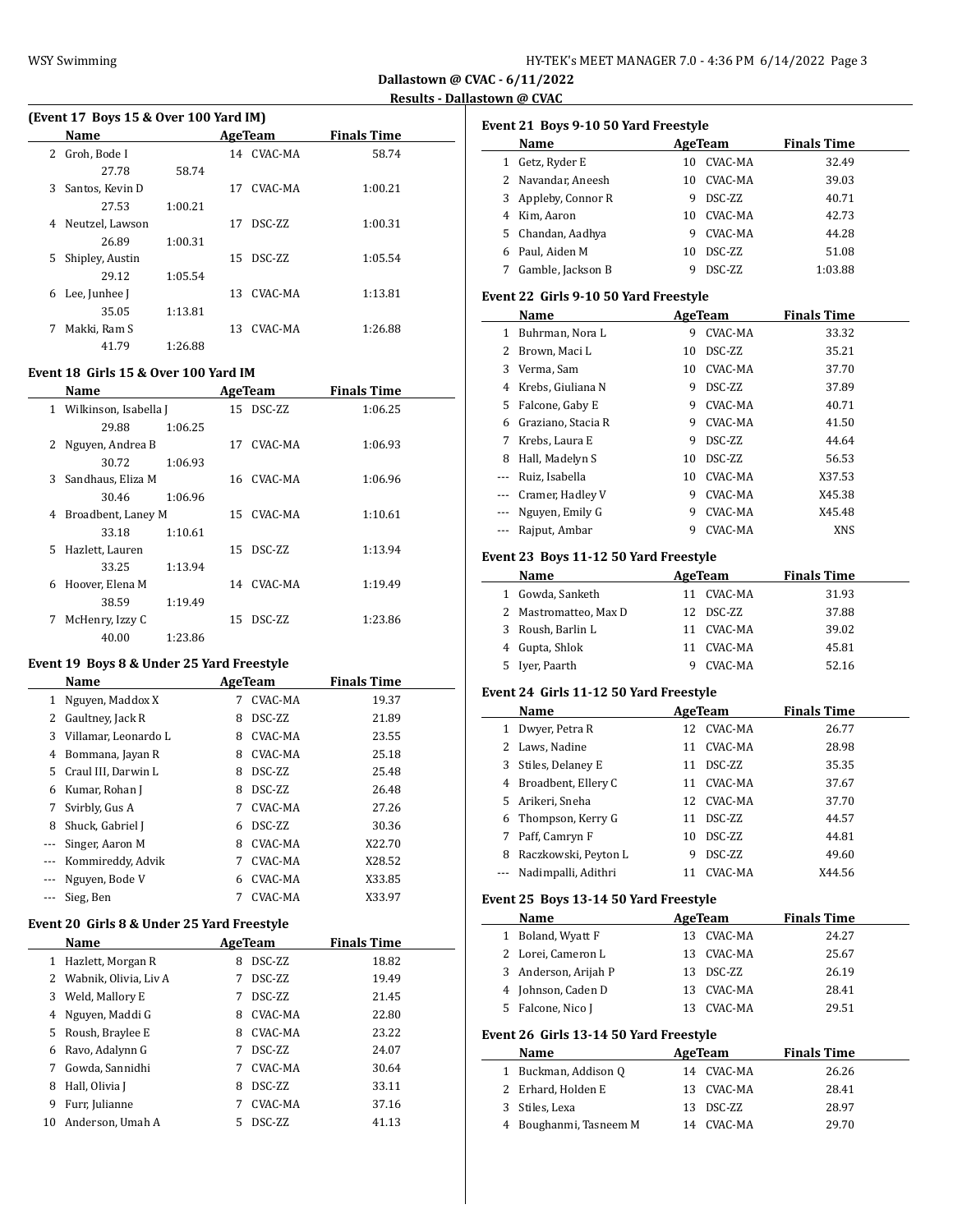|              | (Event 26 Girls 13-14 50 Yard Freestyle)<br>Name |    | <b>AgeTeam</b>         | <b>Finals Time</b> |  |
|--------------|--------------------------------------------------|----|------------------------|--------------------|--|
|              | 5 Boone, Mattie G                                |    | 14 CVAC-MA             | 30.39              |  |
|              | 6 Klinedinst, Marley                             |    | 14 DSC-ZZ              | 33.55              |  |
| 7            | Krebs, Ale R                                     | 13 | DSC-ZZ                 | 34.81              |  |
|              |                                                  |    |                        |                    |  |
|              | Event 27 Boys 15 & Over 50 Yard Freestyle        |    |                        |                    |  |
|              | Name                                             |    | AgeTeam                | <b>Finals Time</b> |  |
| $\mathbf{1}$ | Krebs, Noah J                                    |    | 16 DSC-ZZ              | 22.69              |  |
| 2            | Pion, Avery J                                    | 16 | CVAC-MA                | 24.28              |  |
|              | 3 Wolf, Braeden C                                |    | 18 CVAC-MA             | 24.96              |  |
|              | 4 Rivera, Nicholas                               |    | 15 DSC-ZZ              | 25.03              |  |
|              | 5 McDermott, Jack                                |    | 15 DSC-ZZ              | 26.01              |  |
|              | 6 Adamson, Gabe B                                |    | 14 CVAC-MA             | 28.48              |  |
|              | 7 Dunams, Evan A                                 | 15 | DSC-ZZ                 | 31.82              |  |
| 8            | Khattar, Mehul                                   | 13 | CVAC-MA                | 49.48              |  |
|              | Event 28 Girls 15 & Over 50 Yard Freestyle       |    |                        |                    |  |
|              | Name                                             |    | <b>AgeTeam</b>         | <b>Finals Time</b> |  |
|              | 1 Wilkinson, Isabella J                          |    | 15 DSC-ZZ              | 26.29              |  |
|              |                                                  |    |                        | 27.65              |  |
|              | 2 Coomes, Kinsey                                 |    | 16 CVAC-MA             |                    |  |
|              | 3 Cornfield, Keira A                             |    | 15 CVAC-MA             | 27.86              |  |
|              | 4 Godfrey, Lakelynn R                            |    | 15 DSC-ZZ              | 28.53              |  |
| 5            | McHenry, Izzy C                                  |    | 15 DSC-ZZ              | 31.59              |  |
|              | 6 Hudson, Lauren G                               | 13 | CVAC-MA                | 32.47              |  |
|              | 7 Altland, Myla J                                | 14 | DSC-ZZ                 | 36.30              |  |
| ---          | Nguyen, Andrea B                                 | 17 | CVAC-MA                | NS                 |  |
|              | Event 29 Boys 8 & Under 25 Yard Backstroke       |    |                        |                    |  |
|              | Name                                             |    | AgeTeam                | <b>Finals Time</b> |  |
|              | 1 Nguyen, Maddox X                               |    | 7 CVAC-MA              | 23.31              |  |
|              | 2 Villamar, Leonardo L                           |    | 8 CVAC-MA              | 24.98              |  |
|              | 3 Gaultney, Jack R                               |    | 8 DSC-ZZ               | 25.20              |  |
|              | 4 Kumar, Rohan J                                 |    | 8 DSC-ZZ               | 25.39              |  |
| 5            | Singer, Aaron M                                  |    | 8 CVAC-MA              | 25.95              |  |
| 6            | Svirbly, Gus A                                   |    | 7 CVAC-MA              | 27.24              |  |
| 7            | Shuck, Gabriel J                                 |    | 6 DSC-ZZ               | 39.08              |  |
| ---          | Kommireddy, Advik                                | 7  | CVAC-MA                | X34.51             |  |
| ---          | Nguyen, Bode V                                   |    | 6 CVAC-MA              | X37.22             |  |
| ---          | Sieg, Ben                                        |    | 7 CVAC-MA              | X45.95             |  |
|              |                                                  |    |                        |                    |  |
|              | Event 30 Girls 8 & Under 25 Yard Backstroke      |    |                        |                    |  |
|              | Name                                             |    | <b>AgeTeam</b>         | <b>Finals Time</b> |  |
| $\mathbf{1}$ | Wabnik, Olivia, Liv A                            | 7  | DSC-ZZ                 | 24.64              |  |
| $\mathbf{2}$ | Singh, Saakhi                                    | 8  | CVAC-MA                | 25.32              |  |
|              | 3 Roush, Braylee E                               |    | 8 CVAC-MA              | 25.78              |  |
|              | 4 Anderson, Izmarah J                            |    | 7 DSC-ZZ               | 26.45              |  |
| 5            | Nguyen, Maddi G                                  |    | 8 CVAC-MA              | 27.52              |  |
| 6            | Zinn, Jocelyn T                                  |    | 8 DSC-ZZ               | 33.79              |  |
| 7            | Gowda, Sannidhi                                  | 7  | CVAC-MA                | 38.39              |  |
|              | 8 Anderson, Umah A                               | 5  | DSC-ZZ                 | 39.89              |  |
|              |                                                  |    | CVAC-MA                | X46.55             |  |
| ---          | Furr, Julianne                                   | 7  |                        |                    |  |
|              |                                                  |    |                        |                    |  |
|              | Event 31 Boys 9-10 50 Yard Backstroke            |    |                        |                    |  |
|              | Name                                             |    | <b>AgeTeam</b>         | <b>Finals Time</b> |  |
| $\mathbf{1}$ | Gochenour, Rylan J                               | 10 | CVAC-MA                | 40.92              |  |
| $\mathbf{2}$ | Getz, Ryder E                                    | 10 | CVAC-MA                | 42.68              |  |
|              | 3 Chandan, Aadhya<br>4 Paul, Aiden M             |    | 9 CVAC-MA<br>10 DSC-ZZ | 52.61<br>1:00.89   |  |

|              | Event 32 Girls 9-10 50 Yard Backstroke  |    |                |                    |  |  |  |  |
|--------------|-----------------------------------------|----|----------------|--------------------|--|--|--|--|
|              | Name                                    |    | AgeTeam        | <b>Finals Time</b> |  |  |  |  |
|              | 1 Johnson, Brynn A                      |    | 9 CVAC-MA      | 42.14              |  |  |  |  |
|              | 2 Krebs, Giuliana N                     |    | 9 DSC-ZZ       | 42.51              |  |  |  |  |
|              | 3 Enck, Lyla G                          |    | 10 CVAC-MA     | 45.25              |  |  |  |  |
|              | 4 Wilson, Lily F                        |    | 10 CVAC-MA     | 45.85              |  |  |  |  |
| 5            | Boughanmi, Israa M                      |    | 10 CVAC-MA     | 52.38              |  |  |  |  |
| 6            | Bartlett, Elena C                       |    | 9 DSC-ZZ       | 55.23              |  |  |  |  |
|              | 7 Raczkowski, Peyton L                  |    | 9 DSC-ZZ       | 55.93              |  |  |  |  |
| 8            | Hall, Madelyn S                         |    | 10 DSC-ZZ      | 1:05.11            |  |  |  |  |
|              | --- Nguyen, Emily G                     |    | 9 CVAC-MA      | X48.71             |  |  |  |  |
|              | --- Falcone, Gaby E                     |    | 9 CVAC-MA      | X48.82             |  |  |  |  |
|              | --- Nguyen, Maile T                     |    | 9 CVAC-MA      | X50.30             |  |  |  |  |
|              | --- Rissinger, Abbi V                   |    | 10 CVAC-MA     | X50.86             |  |  |  |  |
|              | --- Cramer, Hadley V                    |    | 9 CVAC-MA      | X54.16             |  |  |  |  |
|              | --- Rajput, Ambar                       |    | 9 CVAC-MA      | XNS                |  |  |  |  |
|              | Event 33 Boys 11-12 50 Yard Backstroke  |    |                |                    |  |  |  |  |
|              | Name                                    |    | <b>AgeTeam</b> | <b>Finals Time</b> |  |  |  |  |
|              | 1 Singer, Evan J                        |    | 12 CVAC-MA     | 34.95              |  |  |  |  |
|              | 2 Mastromatteo, Max D                   |    | 12 DSC-ZZ      | 44.15              |  |  |  |  |
|              | 3 Roush, Barlin L                       |    | 11 CVAC-MA     | 46.90              |  |  |  |  |
|              | 4 Gupta, Shlok                          |    | 11 CVAC-MA     | 56.78              |  |  |  |  |
|              | 5 Iyer, Paarth                          |    | 9 CVAC-MA      | 1:01.83            |  |  |  |  |
|              |                                         |    |                |                    |  |  |  |  |
|              | Event 34 Girls 11-12 50 Yard Backstroke |    |                |                    |  |  |  |  |
|              | Name                                    |    | <b>AgeTeam</b> | <b>Finals Time</b> |  |  |  |  |
|              | 1 Graziano, Nessa R                     |    | 12 CVAC-MA     | 32.56              |  |  |  |  |
|              | 2 Nguyen, Sofie L                       |    | 12 CVAC-MA     | 33.75              |  |  |  |  |
|              | 3 Brown, Emma S                         |    | 11 DSC-ZZ      | 35.60              |  |  |  |  |
|              | 4 Sweeney, Nicole                       |    | 12 CVAC-MA     | 42.59              |  |  |  |  |
|              | 5 Pope, Carly M                         |    | 12 DSC-ZZ      | 43.03              |  |  |  |  |
|              | 6 Kim, Allie                            |    | 11 CVAC-MA     | 44.38              |  |  |  |  |
|              | 7 Paff, Camryn F                        |    | 10 DSC-ZZ      | 52.63              |  |  |  |  |
|              | --- Nadimpalli, Adithri                 |    | 11 CVAC-MA     | X51.79             |  |  |  |  |
|              | Event 35 Boys 13-14 50 Yard Backstroke  |    |                |                    |  |  |  |  |
|              | Name                                    |    | AgeTeam        | <b>Finals Time</b> |  |  |  |  |
| $\mathbf{1}$ | Santos, Marco D                         | 13 | CVAC-MA        | 29.02              |  |  |  |  |
| 2            | Garber, Timmy J                         | 13 | CVAC-MA        | 30.25              |  |  |  |  |
| 3            | Kopp, Jackson                           | 14 | DSC-ZZ         | 30.74              |  |  |  |  |
| 4            | Johnson, Caden D                        | 13 | CVAC-MA        | 32.76              |  |  |  |  |
| 5            | Appleby, Jacob                          | 13 | DSC-ZZ         | 37.64              |  |  |  |  |
| 6            | Bhavsar, Param P                        | 14 | CVAC-MA        | 39.89              |  |  |  |  |
|              | Event 36 Girls 13-14 50 Yard Backstroke |    |                |                    |  |  |  |  |
|              | Name                                    |    | AgeTeam        | <b>Finals Time</b> |  |  |  |  |
| $\mathbf{1}$ | Buckman, Addison Q                      |    | 14 CVAC-MA     | 29.99              |  |  |  |  |
| $\mathbf{2}$ | Brown, Ariana                           | 13 | DSC-ZZ         | 31.81              |  |  |  |  |
| 3            | Hancock, Caroline R                     |    | 14 CVAC-MA     | 33.34              |  |  |  |  |
| 4            | Graziano, Juliana R                     | 14 | CVAC-MA        | 35.65              |  |  |  |  |
| 5            | Boughanmi, Tasneem M                    |    | 14 CVAC-MA     | 36.22              |  |  |  |  |
| 6            | Babcock, Rory                           |    | 14 DSC-ZZ      | 37.03              |  |  |  |  |
| 7            | Klinedinst, Marley                      | 14 | DSC-ZZ         | 42.96              |  |  |  |  |
| 8            | Altland, Myla J                         | 14 | DSC-ZZ         | 44.77              |  |  |  |  |
|              | Rajput, Vedika                          | 14 | CVAC-MA        | X38.82             |  |  |  |  |
|              |                                         |    |                |                    |  |  |  |  |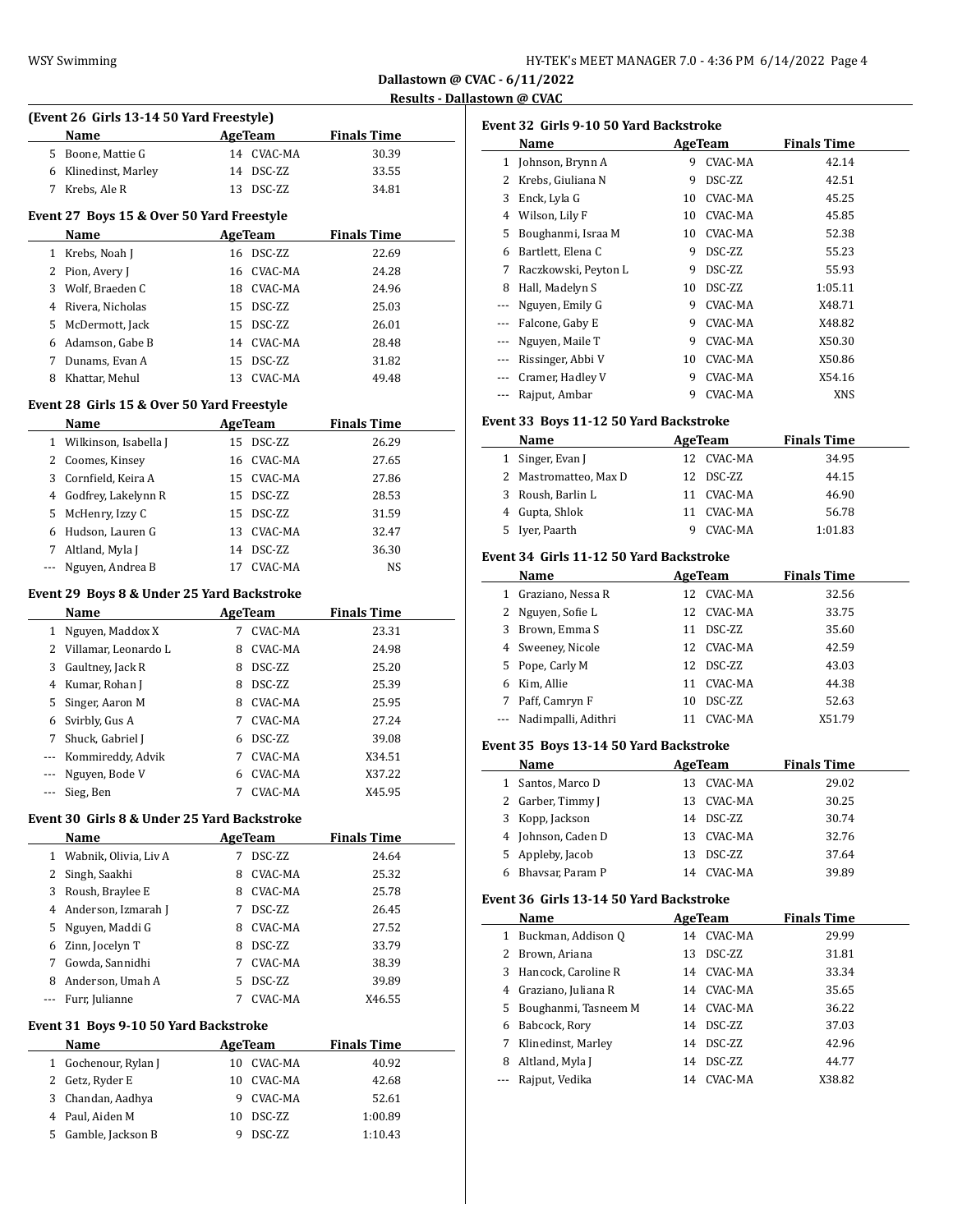**Event 37 Boys 15 & Over 50 Yard Backstroke**

**Dallastown @ CVAC - 6/11/2022 Results - Dallastown @ CVAC**

J,

 $\frac{1}{2}$ 

 $\overline{a}$ 

|              | <b>Name</b>                                 |    | <b>AgeTeam</b> | <b>Finals Time</b> |
|--------------|---------------------------------------------|----|----------------|--------------------|
|              | 1 Neutzel, Lawson                           |    | 17 DSC-ZZ      | 27.34              |
| 2            | Santos, Kevin D                             |    | 17 CVAC-MA     | 27.96              |
|              | 3 Pion, Avery J                             |    | 16 CVAC-MA     | 30.23              |
|              | 4 McDermott, Jack                           |    | 15 DSC-ZZ      | 31.62              |
|              | 5 Adamson, Gabe B                           |    | 14 CVAC-MA     | 34.48              |
|              | 6 Dunams, Evan A                            |    | 15 DSC-ZZ      | 41.23              |
|              | 7 Khattar, Mehul                            |    | 13 CVAC-MA     | 55.26              |
|              |                                             |    |                |                    |
|              | Event 38 Girls 15 & Over 50 Yard Backstroke |    |                |                    |
|              | Name                                        |    | AgeTeam        | <b>Finals Time</b> |
|              | 1 Brockway, Langley M                       |    | 18 DSC-ZZ      | 30.03              |
|              | 2 Cornfield, Keira A                        |    | 15 CVAC-MA     | 30.40              |
|              | 3 Sandhaus, Eliza M                         |    | 16 CVAC-MA     | 30.75              |
|              | 4 Hazlett, Lauren                           |    | 15 DSC-ZZ      | 34.53              |
|              | 5 Hoover, Elena M                           |    | 14 CVAC-MA     | 38.87              |
|              | --- Nguyen, Andrea B                        |    | 17 CVAC-MA     | NS                 |
|              |                                             |    |                |                    |
|              | Event 39 Boys 9-10 100 Yard Freestyle       |    |                |                    |
|              | Name                                        |    | AgeTeam        | <b>Finals Time</b> |
| $\mathbf{1}$ | Getz, Ryder E                               |    | 10 CVAC-MA     | 1:13.03            |
|              | 35.95<br>1:13.03                            |    |                |                    |
|              | 2 Gochenour, Rylan J                        |    | 10 CVAC-MA     | 1:15.11            |
|              | 37.38<br>1:15.11                            |    |                |                    |
|              | 3 Appleby, Connor R                         | 9  | DSC-ZZ         | 1:36.08            |
|              | 47.47<br>1:36.08                            |    |                |                    |
|              | 4 Kim, Aaron                                | 10 | CVAC-MA        | 1:42.67            |
|              | 49.34<br>1:42.67                            |    |                |                    |
|              | 5 Ravo, Lucas A                             | 9  | DSC-ZZ         | 1:42.86            |
|              | 45.91<br>1:42.86                            |    |                |                    |
| 6            | Barton, Jack F                              | 10 | DSC-ZZ         | 1:45.79            |
|              | 50.18<br>1:45.79                            |    |                |                    |
|              | 7 Gamble, Jackson B                         | 9  | DSC-ZZ         | 2:19.05            |
|              | 1:06.16<br>2:19.05                          |    |                |                    |
|              | Event 40 Girls 9-10 100 Yard Freestyle      |    |                |                    |
|              |                                             |    | AgeTeam        | <b>Finals Time</b> |
|              | Name                                        |    |                |                    |
|              | 1 Anderson, Xaviah V                        | 9. | DSC-ZZ         | 1:15.45            |
|              | 33.99<br>1:15.45                            |    |                |                    |
| 2            | Johnson, Brynn A                            | 9  | CVAC-MA        | 1:21.43            |
|              | 37.27<br>1:21.43                            |    |                |                    |
|              | 3 Brown, Maci L                             |    | 10 DSC-ZZ      | 1:27.02            |
|              | 41.62<br>1:27.02                            |    |                |                    |
|              | 4 Verma, Sam                                | 10 | CVAC-MA        | 1:28.42            |
|              | 42.40<br>1:28.42                            |    |                |                    |
| 5            | Lee, Eliana K                               | 10 | CVAC-MA        | 1:30.71            |
|              | 42.42<br>1:30.71                            |    |                |                    |
| 6            | McCarthy, Summer B                          | 9  | DSC-ZZ         | 1:31.75            |
|              | 44.37<br>1:31.75                            |    |                |                    |
| 7            | Boughanmi, Israa M                          | 10 | CVAC-MA        | 1:39.80            |
|              | 46.20<br>1:39.80                            |    |                |                    |
| 8            | Bartlett, Elena C                           | 9  | DSC-ZZ         | 2:12.32            |
|              | 57.73<br>2:12.32                            |    |                |                    |
| $\cdots$     | Rissinger, Abbi V                           |    | 10 CVAC-MA     | X1:42.91           |

48.09 1:42.91

| Event 41 Boys 11-12 100 Yard Freestyle |                  |         |    |             |                    |  |  |
|----------------------------------------|------------------|---------|----|-------------|--------------------|--|--|
|                                        | Name             |         |    | AgeTeam     | <b>Finals Time</b> |  |  |
| 1                                      | Allen, Jackson G |         |    | 12 DSC-7.7. | 1:11.26            |  |  |
|                                        | 33.80            | 1:11.26 |    |             |                    |  |  |
| 2                                      | Butt, Quinn S    |         |    | 12 CVAC-MA  | 1:14.03            |  |  |
|                                        | 34.39            | 1:14.03 |    |             |                    |  |  |
| 3                                      | Gowda, Sanketh   |         | 11 | CVAC-MA     | 1:15.76            |  |  |
|                                        | 35.18            | 1:15.76 |    |             |                    |  |  |
| 4                                      | Roush, Barlin L  |         | 11 | CVAC-MA     | 1:33.22            |  |  |
|                                        | 44.88            | 1:33.22 |    |             |                    |  |  |
| 5.                                     | Achal, Sumukh    |         | 10 | CVAC-MA     | 1:54.81            |  |  |
|                                        | 52.35            | 1:54.81 |    |             |                    |  |  |

### **Event 42 Girls 11-12 100 Yard Freestyle**

|   | Name                |         |    | <b>AgeTeam</b>  | <b>Finals Time</b> |
|---|---------------------|---------|----|-----------------|--------------------|
| 1 | Dwyer, Petra R      |         |    | 12 CVAC-MA      | 1:02.27            |
|   | 30.08               | 1:02.27 |    |                 |                    |
|   | 2 Laws, Nadine      |         |    | 11 CVAC-MA      | 1:10.62            |
|   | 33.35               | 1:10.62 |    |                 |                    |
|   | 3 Pope, Carly M     |         |    | 12 DSC-7.7.     | 1:17.76            |
|   | 36.93               | 1:17.76 |    |                 |                    |
|   | 4 Sweeney, Nicole   |         |    | 12 CVAC-MA      | 1:18.19            |
|   | 38.74               | 1:18.19 |    |                 |                    |
|   | 5 Stiles, Delaney E |         | 11 | DSC-7.7.        | 1:28.71            |
|   | 39.52               | 1:28.71 |    |                 |                    |
| 6 | Broadbent, Ellery C |         |    | 11 CVAC-MA      | 1:35.70            |
|   | 45.16               | 1:35.70 |    |                 |                    |
| 7 | Thompson, Kerry G   |         | 11 | <b>DSC-7.7.</b> | 1:40.27            |
|   | 46.68               | 1:40.27 |    |                 |                    |

### **Event 43 Boys 13-14 100 Yard Freestyle**

|   | Name             |         |    | AgeTeam | <b>Finals Time</b> |  |
|---|------------------|---------|----|---------|--------------------|--|
| 1 | Boland, Wyatt F  |         | 13 | CVAC-MA | 53.45              |  |
|   | 25.89            | 53.45   |    |         |                    |  |
| 2 | Garber, Timmy J  |         | 13 | CVAC-MA | 54.04              |  |
|   | 26.35            | 54.04   |    |         |                    |  |
| 3 | Kopp, Jackson    |         | 14 | DSC-ZZ  | 57.24              |  |
|   | 28.85            | 57.24   |    |         |                    |  |
| 4 | Staykov, Dylan A |         | 13 | CVAC-MA | 1:01.19            |  |
|   | 29.83            | 1:01.19 |    |         |                    |  |
| 5 | Bhaysar, Param P |         | 14 | CVAC-MA | 1:11.05            |  |
|   | 33.44            | 1:11.05 |    |         |                    |  |

#### **Event 44 Girls 13-14 100 Yard Freestyle**

| Name                     |         |    | AgeTeam       | <b>Finals Time</b> |  |
|--------------------------|---------|----|---------------|--------------------|--|
| Boone, Mary E<br>1       |         |    | 14 CVAC-MA    | 56.49              |  |
| 27.19                    | 56.49   |    |               |                    |  |
| Cramer, Aubrey G<br>2    |         | 14 | CVAC-MA       | 57.97              |  |
| 28.38                    | 57.97   |    |               |                    |  |
| Hancock, Caroline R<br>3 |         |    | 14 CVAC-MA    | 1:03.41            |  |
| 29.92                    | 1:03.41 |    |               |                    |  |
| Brown, Ariana<br>4       |         | 13 | DSC-ZZ        | 1:06.86            |  |
| 31.12                    | 1:06.86 |    |               |                    |  |
| Chilcoat, Lauren L<br>5. |         | 13 | <b>DSC-ZZ</b> | 1:10.94            |  |
| 33.97                    | 1:10.94 |    |               |                    |  |
| Sweeney, Catherine<br>6  |         | 14 | CVAC-MA       | 1:18.82            |  |
| 37.68                    | 1:18.82 |    |               |                    |  |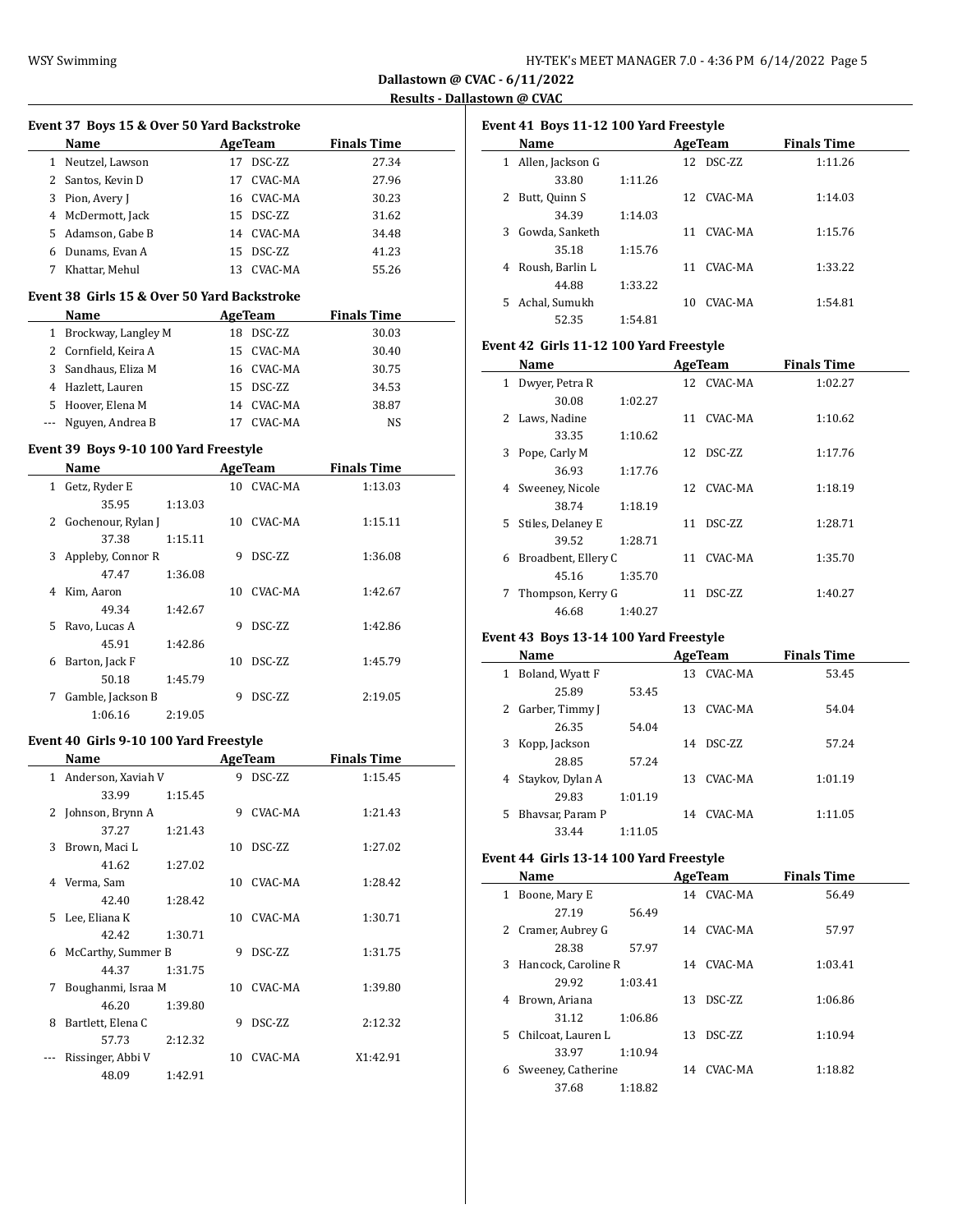| HY-TEK's MEET MANAGER 7.0 - 4:36 PM 6/14/2022 Page 6 |  |  |  |
|------------------------------------------------------|--|--|--|
|------------------------------------------------------|--|--|--|

# **Results - Dallastown @ CVAC**

| (Event 44 Girls 13-14 100 Yard Freestyle)  |           |                    |  |  |  |  |  |  |
|--------------------------------------------|-----------|--------------------|--|--|--|--|--|--|
| <b>Name</b>                                | AgeTeam   | <b>Finals Time</b> |  |  |  |  |  |  |
| 7 Krebs, Ale R                             | 13 DSC-ZZ | 1:22.60            |  |  |  |  |  |  |
| 39.57                                      | 1:22.60   |                    |  |  |  |  |  |  |
| Event 45 Boys 15 & Over 100 Yard Freestyle |           |                    |  |  |  |  |  |  |
| Name                                       | AgeTeam   | <b>Finals Time</b> |  |  |  |  |  |  |

| $\mathbf{1}$ | Krebs, Noah J    |         |    | 16 DSC-ZZ  | 50.49   |
|--------------|------------------|---------|----|------------|---------|
|              | 23.68            | 50.49   |    |            |         |
| 2            | Stiles, Cooper J |         | 17 | DSC-ZZ     | 53.16   |
|              | 25.50            | 53.16   |    |            |         |
| 3            | Santos, Kevin D  |         | 17 | CVAC-MA    | 53.33   |
|              | 25.91            | 53.33   |    |            |         |
| 4            | Wolf, Braeden C  |         | 18 | CVAC-MA    | 54.15   |
|              | 26.36            | 54.15   |    |            |         |
| 5.           | Pion, Avery J    |         |    | 16 CVAC-MA | 55.91   |
|              | 27.11            | 55.91   |    |            |         |
| 6            | McDermott, Jack  |         | 15 | DSC-ZZ     | 59.99   |
|              | 28.68            | 59.99   |    |            |         |
| 7            | Lee, Junhee J    |         | 13 | CVAC-MA    | 1:04.16 |
|              | 30.83            | 1:04.16 |    |            |         |
| 8            | Dunams, Evan A   |         | 15 | DSC-ZZ     | 1:11.42 |
|              | 34.89            | 1:11.42 |    |            |         |
|              |                  |         |    |            |         |

# **Event 46 Girls 15 & Over 100 Yard Freestyle**

|   | Name                 |         |     | AgeTeam    | <b>Finals Time</b> |  |
|---|----------------------|---------|-----|------------|--------------------|--|
| 1 | Broadbent, Laney M   |         |     | 15 CVAC-MA | 58.37              |  |
|   | 28.05                | 58.37   |     |            |                    |  |
| 2 | Brockway, Langley M  |         | 18  | DSC-ZZ     | 58.63              |  |
|   | 28.39                | 58.63   |     |            |                    |  |
| 3 | Godfrey, Lakelynn R  |         | 15  | DSC-ZZ     | 1:04.26            |  |
|   | 30.07                | 1:04.26 |     |            |                    |  |
|   | 4 Cornfield, Keira A |         | 15  | CVAC-MA    | 1:04.28            |  |
|   | 30.10                | 1:04.28 |     |            |                    |  |
|   | Yeh, Leah J<br>5.    |         |     | 14 CVAC-MA | 1:08.58            |  |
|   | 32.80                | 1:08.58 |     |            |                    |  |
| 6 | McHenry, Amelia R    |         | 15  | DSC-ZZ     | 1:10.67            |  |
|   | 32.81                | 1:10.67 |     |            |                    |  |
| 7 | Hudson, Lauren G     |         | 13. | CVAC-MA    | 1:15.78            |  |
|   | 35.96                | 1:15.78 |     |            |                    |  |

## **Event 47 Boys 8 & Under 25 Yard Breaststroke**

|          | Name                  |   | AgeTeam | <b>Finals Time</b> |  |
|----------|-----------------------|---|---------|--------------------|--|
| 1        | Diehl, William B      | 8 | DSC-ZZ  | 21.70              |  |
|          | 2 Craul III, Darwin L | 8 | DSC-ZZ  | 28.94              |  |
| 3        | Boughanmi, Yousef M   | 8 | CVAC-MA | 36.31              |  |
| $\cdots$ | Gaultney, Jack R      | 8 | DSC-ZZ  | DO.                |  |
|          | Arms past hipline     |   |         |                    |  |
| $\cdots$ | Bommana, Jayan R      | 8 | CVAC-MA | DO.                |  |
|          | Alternating Kick      |   |         |                    |  |
|          | Nguyen, Bode V        | 6 | CVAC-MA | DO.                |  |
|          | Arms past hipline     |   |         |                    |  |

### **Event 48 Girls 8 & Under 25 Yard Breaststroke**

| <b>Name</b>             | AgeTeam |          | <b>Finals Time</b> |       |
|-------------------------|---------|----------|--------------------|-------|
| 1 Anderson, Izmarah J   |         | DSC-ZZ   |                    | 25.95 |
| 2 Wabnik, Olivia, Liv A |         | 7 DSC-ZZ |                    | 33.60 |
| 3 Ravo, Adalynn G       | 7       | DSC-ZZ   |                    | 34.56 |
| 4 Nguyen, Maddi G       |         | CVAC-MA  |                    | 34.99 |

|                                          | 5 Singh, Saakhi                           | 8  | CVAC-MA                      | 50.06                       |  |
|------------------------------------------|-------------------------------------------|----|------------------------------|-----------------------------|--|
|                                          | --- Furr, Julianne                        |    | 7 CVAC-MA                    | DQ                          |  |
|                                          | Arms past hipline                         |    |                              |                             |  |
|                                          |                                           |    |                              |                             |  |
|                                          | Event 49 Boys 9-10 50 Yard Breaststroke   |    |                              |                             |  |
|                                          | Name                                      |    | AgeTeam                      | <b>Finals Time</b>          |  |
|                                          | 1 Gundurao, Krishna                       |    | 10 CVAC-MA                   | 45.71                       |  |
|                                          | 2 Weld, Colin J                           | 9  | DSC-ZZ                       | 48.10                       |  |
|                                          | 3 Boughanmi, Baraa M                      |    | 10 CVAC-MA                   | 51.59                       |  |
|                                          | 4 Kim, Aaron                              |    | 10 CVAC-MA                   | 1:04.70                     |  |
|                                          | 5 Paul, Aiden M                           |    | 10 DSC-ZZ                    | 1:20.78                     |  |
|                                          | Event 50 Girls 9-10 50 Yard Breaststroke  |    |                              |                             |  |
|                                          | Name                                      |    | AgeTeam                      | <b>Finals Time</b>          |  |
|                                          | 1 Anderson, Xaviah V                      |    | 9 DSC-ZZ                     | 45.50                       |  |
|                                          | 2 Sadler, Mia E                           | 9  | CVAC-MA                      | 48.85                       |  |
|                                          | 3 Lee, Eliana K                           |    | 10 CVAC-MA                   | 50.36                       |  |
|                                          | 4 Verma, Sam                              |    | 10 CVAC-MA                   | 51.79                       |  |
|                                          | 5 Johnson, Brynn A                        | 9. | CVAC-MA                      | 52.24                       |  |
|                                          | 6 Craul, Devaney L                        | 10 | DSC-ZZ                       | 55.59                       |  |
|                                          | 7 Zinn, Sophia R                          | 9. | DSC-ZZ                       | 58.69                       |  |
|                                          | 8 Krebs, Laura E                          | 9  | DSC-ZZ                       | 1:02.40                     |  |
|                                          | --- Ruiz, Isabella                        |    | 10 CVAC-MA                   |                             |  |
|                                          |                                           |    |                              | X48.56                      |  |
|                                          | --- Cramer, Hadley V                      |    | 9 CVAC-MA                    | X1:00.16                    |  |
|                                          | --- Wilmert, Emma J                       |    | 10 CVAC-MA                   | X1:03.13                    |  |
|                                          | --- Cramer, Delaney C                     |    | 9 CVAC-MA                    | X1:08.49                    |  |
|                                          | --- Rajput, Ambar                         |    | 9 CVAC-MA                    | XNS                         |  |
| Event 51 Boys 11-12 50 Yard Breaststroke |                                           |    |                              |                             |  |
|                                          |                                           |    |                              |                             |  |
|                                          | Name                                      |    | <b>AgeTeam</b>               | <b>Finals Time</b>          |  |
|                                          | 1 Singer, Evan J                          |    | 12 CVAC-MA                   | 40.21                       |  |
|                                          | 2 Thangavel, Tharun                       |    | 12 CVAC-MA                   | 45.25                       |  |
|                                          | 3 Mastromatteo, Max D                     |    | 12 DSC-ZZ                    | 47.32                       |  |
|                                          | 4 Achal, Sumukh                           | 10 | CVAC-MA                      | 1:01.23                     |  |
| 5.                                       | Gupta, Shlok                              | 11 | CVAC-MA                      | 1:01.76                     |  |
|                                          |                                           |    |                              |                             |  |
|                                          | Event 52 Girls 11-12 50 Yard Breaststroke |    |                              |                             |  |
|                                          | Name                                      |    | <b>AgeTeam</b><br>12 CVAC-MA | <b>Finals Time</b><br>34.71 |  |
|                                          | 1 Nguyen, Sofie L                         | 12 | DSC-ZZ                       |                             |  |
|                                          | 2 Hill, Elizabeth B                       |    |                              | 46.89                       |  |
|                                          | 3 Arikeri, Sneha                          |    | 12 CVAC-MA                   | 48.68                       |  |
|                                          | 4 Kim, Allie                              |    | 11 CVAC-MA                   | 50.58                       |  |
|                                          | 5 Broadbent, Ellery C                     | 11 | CVAC-MA                      | 51.79                       |  |
|                                          | 6 Paff, Camryn F                          | 10 | DSC-ZZ                       | 59.88                       |  |
| $---$                                    | Nadimpalli, Adithri                       |    | 11 CVAC-MA                   | X51.52                      |  |
|                                          | Event 53 Boys 13-14 50 Yard Breaststroke  |    |                              |                             |  |
|                                          | Name                                      |    | AgeTeam                      | <b>Finals Time</b>          |  |
|                                          | 1 Santos, Marco D                         | 13 | CVAC-MA                      | 31.85                       |  |
|                                          | 2 Lorei, Cameron L                        | 13 | CVAC-MA                      | 33.60                       |  |
|                                          | 3 Anderson, Arijah P                      | 13 | DSC-ZZ                       | 34.94                       |  |
|                                          | 4 Staykov, Dylan A                        | 13 | CVAC-MA                      | 38.44                       |  |
|                                          | 5 Falcone, Nico J                         | 13 | CVAC-MA                      | 38.46                       |  |
|                                          | 6 Appleby, Jacob                          | 13 | DSC-ZZ                       | 43.56                       |  |

| Name                  | AgeTeam    | <b>Finals Time</b> |
|-----------------------|------------|--------------------|
| 1 Boone, Mary E       | 14 CVAC-MA | 36.37              |
| 2 Graziano, Juliana R | 14 CVAC-MA | 36.75              |
| 3 Boone, Mattie G     | 14 CVAC-MA | 37.27              |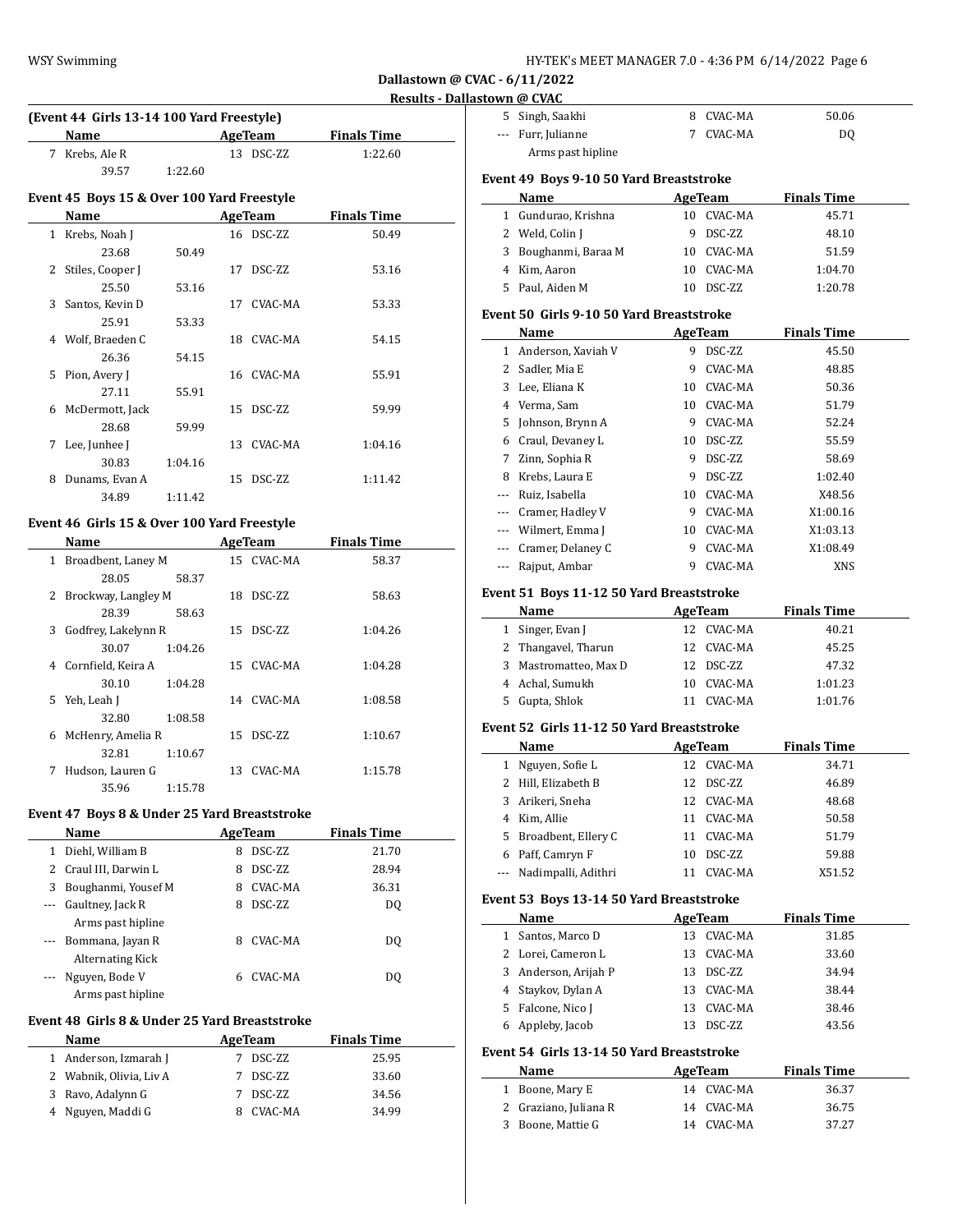| HY-TEK's MEET MANAGER 7.0 - 4:36 PM 6/14/2022 Page 7 |  |  |
|------------------------------------------------------|--|--|
|------------------------------------------------------|--|--|

**Results - Dallastown @ CVAC**

 $\overline{\phantom{a}}$ 

|                |                                                      |   |                |                    | Results - Dallastown @                                                                                                                                                                                                                          |
|----------------|------------------------------------------------------|---|----------------|--------------------|-------------------------------------------------------------------------------------------------------------------------------------------------------------------------------------------------------------------------------------------------|
|                | (Event 54 Girls 13-14 50 Yard Breaststroke)          |   |                |                    |                                                                                                                                                                                                                                                 |
|                | Name                                                 |   | AgeTeam        | <b>Finals Time</b> |                                                                                                                                                                                                                                                 |
|                | 4 Kahlenborn, Mary Ann A                             |   | 13 CVAC-MA     | 40.50              | <b>Event</b> <sub>5</sub>                                                                                                                                                                                                                       |
|                | 5 Rajput, Vedika                                     |   | 14 CVAC-MA     | 40.85              |                                                                                                                                                                                                                                                 |
|                | 6 Chilcoat, Lauren L                                 |   | 13 DSC-ZZ      | 45.91              | ľ                                                                                                                                                                                                                                               |
|                | 7 Klinedinst, Marley                                 |   | 14 DSC-ZZ      | 46.55              | 1 (                                                                                                                                                                                                                                             |
|                | 8 Krebs, Ale R                                       |   | 13 DSC-ZZ      | 48.76              | 2 \                                                                                                                                                                                                                                             |
|                | --- Conway, Presley M                                |   | 13 CVAC-MA     | X43.42             | 3 N                                                                                                                                                                                                                                             |
|                |                                                      |   |                |                    | 4 /                                                                                                                                                                                                                                             |
|                | Event 55 Boys 15 & Over 50 Yard Breaststroke<br>Name |   |                |                    | 5 F                                                                                                                                                                                                                                             |
|                |                                                      |   | <b>AgeTeam</b> | <b>Finals Time</b> | Event 6                                                                                                                                                                                                                                         |
|                | 1 Stiles, Cooper J                                   |   | 17 DSC-ZZ      | 28.35              | ľ                                                                                                                                                                                                                                               |
|                | 2 Groh, Bode I                                       |   | 14 CVAC-MA     | 29.20              | 1 F                                                                                                                                                                                                                                             |
|                | 3 Shipley, Austin                                    |   | 15 DSC-ZZ      | 32.77              | 2 F                                                                                                                                                                                                                                             |
|                | 4 Krebs, Noah J                                      |   | 16 DSC-ZZ      | 33.48              | -S<br>3                                                                                                                                                                                                                                         |
|                | 5 Adamson, Gabe B                                    |   | 14 CVAC-MA     | 38.01              | J<br>4                                                                                                                                                                                                                                          |
|                | 6 Makki, Ram S                                       |   | 13 CVAC-MA     | 40.10              | $\mathbf{F}$<br>5                                                                                                                                                                                                                               |
|                | 7 Khattar, Mehul                                     |   | 13 CVAC-MA     | 57.57              | 6 N                                                                                                                                                                                                                                             |
|                | Event 56 Girls 15 & Over 50 Yard Breaststroke        |   |                |                    | 7 I                                                                                                                                                                                                                                             |
|                | <b>Name</b>                                          |   | <b>AgeTeam</b> | <b>Finals Time</b> | - F                                                                                                                                                                                                                                             |
|                | 1 Wilkinson, Isabella J                              |   | 15 DSC-ZZ      | 35.99              | $\mathbf{I}$                                                                                                                                                                                                                                    |
|                | 2 Coomes, Kinsey                                     |   | 16 CVAC-MA     | 36.33              | - F                                                                                                                                                                                                                                             |
|                | 3 Broadbent, Laney M                                 |   | 15 CVAC-MA     | 37.54              | 0                                                                                                                                                                                                                                               |
|                | 4 Yeh, Leah J                                        |   | 14 CVAC-MA     | 40.55              | 0                                                                                                                                                                                                                                               |
|                | 5 Hoover, Elena M                                    |   | 14 CVAC-MA     | 40.65              |                                                                                                                                                                                                                                                 |
|                | 6 McHenry, Izzy C                                    |   | 15 DSC-ZZ      | 41.30              |                                                                                                                                                                                                                                                 |
|                |                                                      |   |                |                    |                                                                                                                                                                                                                                                 |
|                |                                                      |   |                |                    |                                                                                                                                                                                                                                                 |
| 7              | McHenry, Amelia R                                    |   | 15 DSC-ZZ      | 42.29              |                                                                                                                                                                                                                                                 |
|                | 8 Kunkel, Gabby                                      |   | 13 DSC-ZZ      | 50.96              |                                                                                                                                                                                                                                                 |
|                | Event 57 Boys 8 & Under 25 Yard Butterfly            |   |                |                    |                                                                                                                                                                                                                                                 |
|                | Name                                                 |   | <b>AgeTeam</b> | <b>Finals Time</b> |                                                                                                                                                                                                                                                 |
|                | 1 Diehl, William B                                   |   | 8 DSC-ZZ       | 21.75              |                                                                                                                                                                                                                                                 |
|                | 2 Nguyen, Maddox X                                   |   | 7 CVAC-MA      | 22.41              |                                                                                                                                                                                                                                                 |
|                | 3 Bommana, Jayan R                                   |   | 8 CVAC-MA      | 37.86              |                                                                                                                                                                                                                                                 |
|                | 4 Boughanmi, Yousef M                                |   | 8 CVAC-MA      | 52.37              |                                                                                                                                                                                                                                                 |
| ---            | Craul III, Darwin L                                  |   | 8 DSC-ZZ       | DQ                 |                                                                                                                                                                                                                                                 |
|                | Scissors kick                                        |   |                |                    |                                                                                                                                                                                                                                                 |
| ---            |                                                      | 7 | CVAC-MA        | <b>XDQ</b>         |                                                                                                                                                                                                                                                 |
|                | Sieg, Ben                                            |   |                |                    |                                                                                                                                                                                                                                                 |
|                | Kick breaststroke type<br>--- Villamar, Leonardo L   | 8 | CVAC-MA        |                    |                                                                                                                                                                                                                                                 |
|                |                                                      |   |                | DQ                 | 5                                                                                                                                                                                                                                               |
| ---            | <b>Alternating Kick</b>                              | 8 |                |                    |                                                                                                                                                                                                                                                 |
|                | Singer, Aaron M                                      |   | CVAC-MA        | XDQ                |                                                                                                                                                                                                                                                 |
|                | <b>Alternating Kick</b>                              |   |                |                    |                                                                                                                                                                                                                                                 |
| $\cdots$       | Kommireddy, Advik                                    | 7 | CVAC-MA        | <b>XDQ</b>         |                                                                                                                                                                                                                                                 |
|                | Arms underwater recovery                             |   |                |                    |                                                                                                                                                                                                                                                 |
|                | Event 58 Girls 8 & Under 25 Yard Butterfly           |   |                |                    |                                                                                                                                                                                                                                                 |
|                | Name                                                 |   | <b>AgeTeam</b> | <b>Finals Time</b> |                                                                                                                                                                                                                                                 |
|                | 1 Weld, Mallory E                                    |   | 7 DSC-ZZ       | 24.19              |                                                                                                                                                                                                                                                 |
|                | 2 Hazlett, Morgan R                                  | 8 | DSC-ZZ         | 28.04              |                                                                                                                                                                                                                                                 |
|                | 3 Hall, Olivia J                                     | 8 | DSC-ZZ         | 51.23              |                                                                                                                                                                                                                                                 |
| $\cdots$       | Roush, Braylee E                                     | 8 | CVAC-MA        | DQ                 |                                                                                                                                                                                                                                                 |
|                | <b>Alternating Kick</b>                              |   |                |                    |                                                                                                                                                                                                                                                 |
| ---            | Zinn, Jocelyn T                                      | 8 | DSC-ZZ         | DQ                 |                                                                                                                                                                                                                                                 |
|                | <b>Alternating Kick</b>                              |   |                |                    |                                                                                                                                                                                                                                                 |
| $\overline{a}$ | Gowda, Sannidhi                                      | 7 | CVAC-MA        | DQ                 |                                                                                                                                                                                                                                                 |
|                | <b>Alternating Kick</b>                              |   |                |                    | Event 6<br>1 <sup>5</sup><br>2 <sub>1</sub><br>$3 \neq$<br>4 1<br>5 I<br>Event 6<br>$1 \;$ I<br>20<br>3 F<br>4 I<br>- 1<br>61<br>Event 6<br>1 F<br>2 F<br>3 <sub>1</sub><br>4 S<br>5 F<br>Event 6<br>1 F<br>2 <sub>0</sub><br>3 F<br>4 F<br>5 S |
|                |                                                      |   |                |                    | 6 F                                                                                                                                                                                                                                             |

| ---          | Singh, Saakhi<br><b>Alternating Kick</b> | 8  | CVAC-MA        | DQ                 |  |
|--------------|------------------------------------------|----|----------------|--------------------|--|
|              |                                          |    |                |                    |  |
|              | Event 59 Boys 9-10 50 Yard Butterfly     |    |                |                    |  |
|              | Name                                     |    | AgeTeam        | <b>Finals Time</b> |  |
| $1 \quad$    | Gundurao, Krishna                        | 10 | CVAC-MA        | 41.59              |  |
|              | 2 Weld, Colin J                          | 9  | DSC-ZZ         | 44.96              |  |
|              | 3 Navandar, Aneesh                       | 10 | CVAC-MA        | 54.75              |  |
|              | 4 Appleby, Connor R                      | 9  | DSC-ZZ         | 56.81              |  |
|              | 5 Ravo, Lucas A                          | 9  | DSC-ZZ         | 1:07.17            |  |
|              | Event 60  Girls 9-10 50 Yard Butterfly   |    |                |                    |  |
|              | Name                                     |    | AgeTeam        | <b>Finals Time</b> |  |
|              | 1 Pool, Ryan M                           |    | 10 DSC-ZZ      | 38.19              |  |
|              | 2 Buhrman, Nora L                        | 9  | CVAC-MA        | 38.72              |  |
|              | 3 Sadler, Mia E                          | 9  | CVAC-MA        | 45.67              |  |
|              | 4 Wilson, Lily F                         | 10 | CVAC-MA        | 47.52              |  |
|              | 5 Enck, Lyla G                           |    | 10 CVAC-MA     | 48.61              |  |
|              | 6 McCarthy, Summer B                     | 9  | DSC-ZZ         | 50.45              |  |
|              | 7 Williams, JT                           | 9  | DSC-ZZ         | 51.18              |  |
|              | --- Ruiz, Isabella                       |    | 10 CVAC-MA     | X51.34             |  |
|              | --- Nguyen, Maile T                      |    | 9 CVAC-MA      | X54.07             |  |
|              | --- Falcone, Gaby E                      | 9  | CVAC-MA        | X56.86             |  |
|              | --- Cramer, Delaney C                    | 9  | CVAC-MA        | X1:07.09           |  |
| ---          | Craul, Devaney L                         | 10 | DSC-ZZ         | DQ                 |  |
|              | Non-simultaneous touch                   |    |                |                    |  |
|              | Event 61  Boys 11-12 50 Yard Butterfly   |    |                |                    |  |
|              | Name                                     |    | <b>AgeTeam</b> | <b>Finals Time</b> |  |
|              | 1 Singer, Evan J                         |    | 12 CVAC-MA     | 34.79              |  |
|              | 2 Butt, Quinn S                          |    | 12 CVAC-MA     | 37.75              |  |
|              | 3 Allen, Jackson G                       |    | 12 DSC-ZZ      | 44.31              |  |
|              | 4 Thangavel, Tharun                      |    | 12 CVAC-MA     | 48.60              |  |
|              | 5 Iyer, Paarth                           |    | 9 CVAC-MA      | 1:33.79            |  |
|              | Event 62 Girls 11-12 50 Yard Butterfly   |    |                |                    |  |
|              | Name                                     |    | AgeTeam        | <b>Finals Time</b> |  |
|              | 1 Dwyer, Petra R                         |    | 12 CVAC-MA     | 31.71              |  |
|              | 2 Graziano, Nessa R                      |    | 12 CVAC-MA     | 33.15              |  |
| 3            | Brown, Emma S                            | 11 | DSC-ZZ         | 35.33              |  |
| 4            | Laws, Nadine                             | 11 | CVAC-MA        | 37.81              |  |
| 5            | Arikeri, Sneha                           | 12 | CVAC-MA        | 42.72              |  |
| 6            | Thompson, Kerry G                        | 11 | DSC-ZZ         | 56.12              |  |
|              | Event 63 Boys 13-14 50 Yard Butterfly    |    |                |                    |  |
|              | Name                                     |    | <b>AgeTeam</b> | <b>Finals Time</b> |  |
| $\mathbf{1}$ | Boland, Wyatt F                          |    | 13 CVAC-MA     | 27.96              |  |
| 2            | Kopp, Jackson                            | 14 | DSC-ZZ         | 28.81              |  |
| 3            | Lorei, Cameron L                         | 13 | CVAC-MA        | 28.85              |  |
| 4            | Staykov, Dylan A                         | 13 | CVAC-MA        | 30.33              |  |
| 5            | Bhavsar, Param P                         |    | 14 CVAC-MA     | 36.02              |  |
|              |                                          |    |                |                    |  |
|              | Event 64 Girls 13-14 50 Yard Butterfly   |    |                |                    |  |
|              | <b>Name</b>                              |    | <b>AgeTeam</b> | <b>Finals Time</b> |  |
| $\mathbf{1}$ | Buckman, Addison Q                       |    | 14 CVAC-MA     | 27.48              |  |
| 2            | Cramer, Aubrey G                         | 14 | CVAC-MA        | 29.89              |  |
| 3            | Brown, Ariana                            | 13 | DSC-ZZ         | 30.67              |  |
|              | 4 Erhard, Holden E                       | 13 | CVAC-MA        | 31.60              |  |
| 5            | Stiles, Lexa                             | 13 | DSC-ZZ         | 32.16              |  |
| 6            | Kahlenborn, Mary Ann A                   | 13 | CVAC-MA        | 37.09              |  |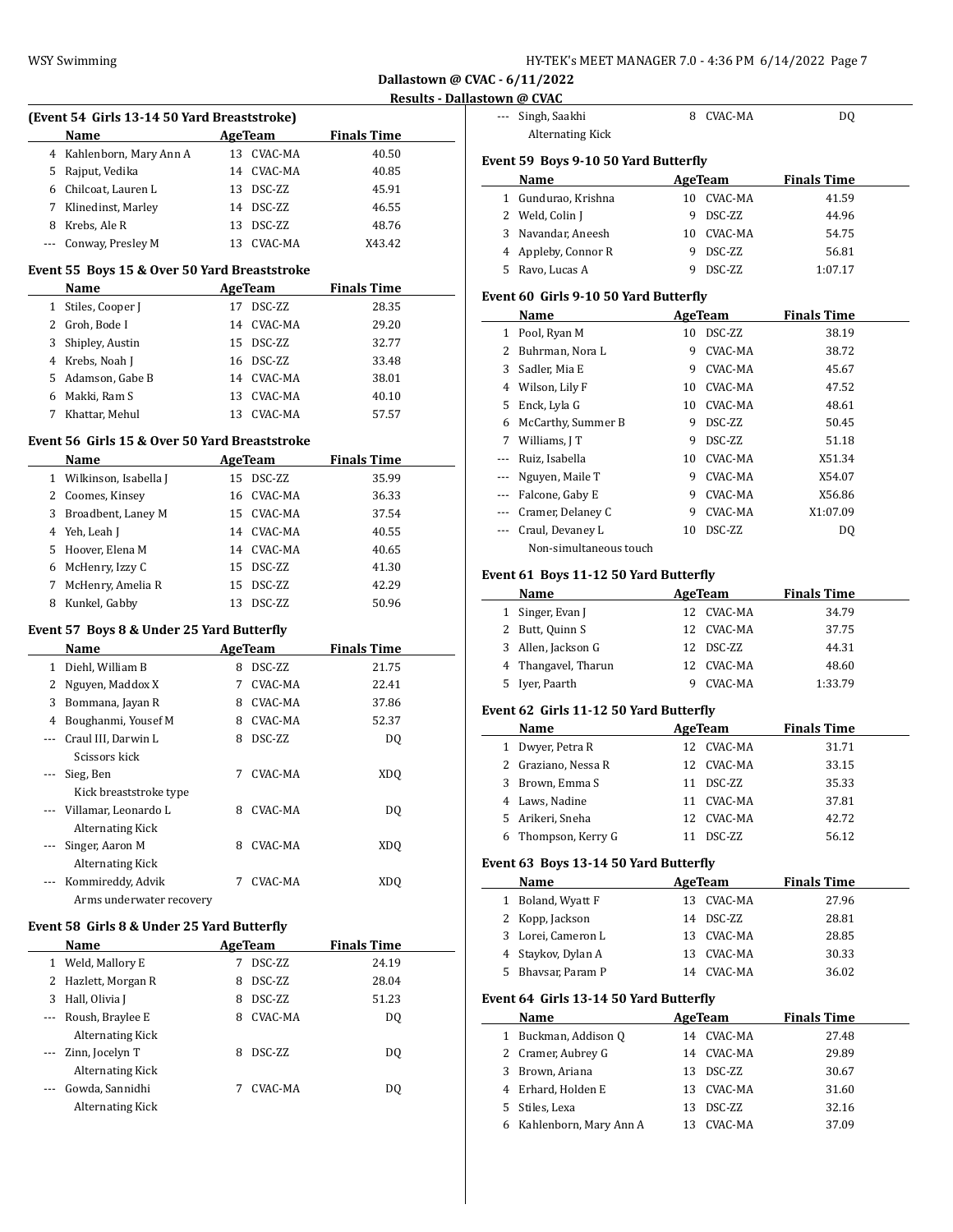| HY-TEK's MEET MANAGER 7.0 - 4:36 PM 6/14/2022 Page 8 |  |  |
|------------------------------------------------------|--|--|
|------------------------------------------------------|--|--|

 $\overline{\phantom{a}}$ 

 $\overline{\phantom{a}}$ 

 $\overline{\phantom{a}}$ 

|   |                                           |         |            | results            |  |
|---|-------------------------------------------|---------|------------|--------------------|--|
|   | (Event 64 Girls 13-14 50 Yard Butterfly)  |         |            |                    |  |
|   | Name                                      | AgeTeam |            | <b>Finals Time</b> |  |
| 7 | Babcock, Rory                             | 14      | DSC-ZZ     | 37.48              |  |
| 8 | Kunkel, Gabby                             | 13      | DSC-ZZ     | 46.99              |  |
|   | Event 65 Boys 15 & Over 50 Yard Butterfly |         |            |                    |  |
|   | Name                                      | AgeTeam |            | <b>Finals Time</b> |  |
|   | Groh. Bode I                              |         | 14 CVAC-MA | 25.28              |  |
|   | Neutzel. Lawson                           | 17      | DSC-ZZ     | 25.53              |  |
| 3 | Rivera, Nicholas                          | 15      | DSC-ZZ     | 26.74              |  |
| 4 | Shipley, Austin                           | 15      | DSC-ZZ     | 28.17              |  |
| 5 | Wolf. Braeden C                           | 18      | CVAC-MA    | 29.02              |  |

6 Lee, Junhee J 13 CVAC-MA 33.47 7 Makki, Ram S 13 CVAC-MA 42.14

#### **Event 66 Girls 15 & Over 50 Yard Butterfly**

|    | Name                  | AgeTeam |            | <b>Finals Time</b> |  |
|----|-----------------------|---------|------------|--------------------|--|
|    | Sandhaus, Eliza M     |         | 16 CVAC-MA | 29.87              |  |
|    | 2 Brockway, Langley M | 18      | DSC-ZZ     | 30.44              |  |
| 3. | Coomes, Kinsey        |         | 16 CVAC-MA | 31.02              |  |
| 4  | McHenry, Amelia R     |         | 15 DSC-ZZ  | 34.67              |  |
| 5. | Yeh, Leah J           |         | 14 CVAC-MA | 38.72              |  |
| 6  | Altland, Myla J       | 14      | DSC-ZZ     | 43.83              |  |
|    | Hudson, Lauren G      |         | 13 CVAC-MA | DO.                |  |
|    | One hand touch        |         |            |                    |  |

#### **Event 67 Boys 8 & Under 100 Yard Freestyle Relay**

| Team                            | Relay | <b>Finals Time</b>             |
|---------------------------------|-------|--------------------------------|
| CVAC-MA                         | A     | 1:43.15                        |
| 1) Svirbly, Gus A 7             |       | 2) Boughanmi, Yousef M 8       |
| $3$ ) r: $+0.0$ Singer, Aaron 8 |       | 4) r:+0.0 Villamar, Leonardo 8 |
| 1:01.95<br>1:43.15              |       |                                |
| DSC-ZZ                          | A     | 1:45.91                        |
| 1) Gaultney, Jack R 8           |       | 2) $r: +0.0$ Kumar, Rohan 8    |
| 3) r:+0.0 Shuck, Gabriel 6      |       | 4) r:+0.0 Craul III, Darwin 8  |

#### **Event 68 Girls 8 & Under 100 Yard Freestyle Relay**

| Team                        | Relay              | <b>Finals Time</b>           |
|-----------------------------|--------------------|------------------------------|
| DSC-ZZ                      | А                  | 1:28.35                      |
| 1) Anderson, Izmarah J 7    |                    | 2) Ravo, Adalynn G 7         |
| 3) r:+0.0 Weld, Mallory 7   |                    | 4) r:+0.0 Hazlett, Morgan 8  |
| 47.69                       | 1:28.35            |                              |
| CVAC-MA                     | A                  | 1:50.11                      |
| 1) Roush, Braylee E 8       | 2) Singh, Saakhi 8 |                              |
| 3) r:+0.0 Gowda, Sannidhi 7 |                    | 4) $r: +0.0$ Nguyen, Maddi 8 |
| 49.32                       | 1:50.11            |                              |

#### **Event 69 Boys 9-10 200 Yard Freestyle Relay**

|   | Team                        |         | Relay   | <b>Finals Time</b>            |
|---|-----------------------------|---------|---------|-------------------------------|
|   | DSC-ZZ                      |         | A       | 2:45.86                       |
|   | 1) Ravo, Lucas A 9          |         |         | $2)$ r:+0.0 Diehl, William 8  |
|   | 3) r:+0.0 Barton, Jack 10   |         |         | 4) r:+0.0 Weld, Colin 9       |
|   | 43.11                       | 1:21.28 | 2:10.23 | 2:45.86                       |
| 2 | CVAC-MA                     |         | A       | 2:47.10                       |
|   | 1) Boughanmi, Baraa M 10    |         |         | 2) r:+0.0 Kim, Aaron 10       |
|   | 3) r:+0.0 Chandan, Aadhya 9 |         |         | 4) r:+0.0 Navandar, Aneesh 10 |
|   | 41.26                       | 1:32.88 | 2:08.89 | 2:47.10                       |
|   |                             |         |         |                               |

|                | Event 70  Girls 9-10 200 Yard Freestyle Relay |         |         |                                   |  |  |
|----------------|-----------------------------------------------|---------|---------|-----------------------------------|--|--|
|                | <b>Team</b>                                   |         | Relay   | <b>Finals Time</b>                |  |  |
|                | 1 DSC-ZZ                                      |         | A       | 2:21.36                           |  |  |
|                | 1) Williams, JT9                              |         |         | 2) r:+0.0 Krebs, Giuliana 9       |  |  |
|                | 3) r:+0.0 Anderson, Xaviah 9                  |         |         | 4) r:0.45 Pool, Ryan 10           |  |  |
|                | 1:16.81                                       | 1:49.27 | 2:21.62 | 2:21.36                           |  |  |
| $\overline{2}$ | CVAC-MA                                       |         | A       | 2:46.23                           |  |  |
|                | 1) Lee, Eliana K 10                           |         |         | 2) r:+0.0 Graziano, Stacia 9      |  |  |
|                | 3) r:+0.0 Boughanmi, Israa 10                 |         |         | 4) r:+0.0 Enck, Lyla 10           |  |  |
|                | 41.64                                         | 1:23.89 | 2:07.86 | 2:46.23                           |  |  |
| 3              | CVAC-MA                                       |         | B       | 2:49.79                           |  |  |
|                | 1) Wilmert, Emma J 10                         |         |         | $2)$ r: $+0.0$ Rissinger, Abbi 10 |  |  |
|                | 3) r:+0.0 Falcone, Gaby 9                     |         |         | 4) r:+0.0 Sadler, Mia 9           |  |  |
|                | 44.36                                         | 1:31.02 | 2:16.54 | 2:49.79                           |  |  |
|                | 4 DSC-ZZ                                      |         | B       | 3:03.66                           |  |  |
|                | 1) Craul, Devaney L 10                        |         |         | 2) r:+0.0 Paff, Camryn 10         |  |  |
|                | 3) r:+0.0 Zinn, Sophia 9                      |         |         | 4) r:+0.0 McCarthy, Summer 9      |  |  |
|                | 53.10                                         | 1:45.41 | 2:21.66 | 3:03.66                           |  |  |
| 5.             | CVAC-MA                                       |         | C       | 3:07.54                           |  |  |
|                | 1) Nguyen, Maile T 9                          |         |         | 2) r:+0.0 Cramer, Delaney 9       |  |  |
|                | 3) r:+0.0 Cramer, Hadley 9                    |         |         | 4) r:+0.0 Nguyen, Emily 9         |  |  |
|                | 45.50                                         | 1:34.90 | 2:32.21 | 3:07.54                           |  |  |
| 6              | <b>DSC-ZZ</b>                                 |         | C       | 3:34.94                           |  |  |
|                | 1) Hall, Madelyn S 10                         |         |         | 2) r:+0.0 Krebs, Laura 9          |  |  |
|                | 3) r:+0.0 Bartlett, Elena 9                   |         |         | 4) r:+0.0 Raczkowski, Peyton 9    |  |  |
|                | 56.20                                         | 1:45.12 | 2:42.61 | 3:34.94                           |  |  |

### **Event 71 Boys 11-12 200 Yard Freestyle Relay**

| Team              |                            | Relav   | <b>Finals Time</b>         |
|-------------------|----------------------------|---------|----------------------------|
| CVAC-MA           |                            | А       | 3:23.71                    |
| 1) Iyer, Paarth 9 |                            |         | 2) r:+0.0 Roush, Barlin 11 |
|                   | 3) r:+0.0 Achal, Sumukh 10 |         | 4) r:+0.0 Gupta, Shlok 11  |
|                   | 59.86<br>1:47.97           | 2:39.75 | 3:23.71                    |

## **Event 72 Girls 11-12 200 Yard Freestyle Relay**

| Team                     |         | Relav   | <b>Finals Time</b>              |  |
|--------------------------|---------|---------|---------------------------------|--|
| DSC-ZZ                   |         | A       | 2:27.58                         |  |
| 1) Stiles, Delaney E 11  |         |         | 2) $r: +0.0$ Thompson, Kerry 11 |  |
| 3) r:+0.0 Pope, Carly 12 |         |         | 4) r:+0.0 Hill, Elizabeth 12    |  |
| 36.52                    | 1:21.72 | 1:56.08 | 2:27.58                         |  |
| CVAC-MA                  |         | A       | 2:31.46                         |  |
| 1) Arikeri, Sneha 12     |         |         | 2) r:+0.0 Broadbent, Ellery 11  |  |
| 3) r:+0.0 Kim, Allie 11  |         |         | 4) r:+0.0 Sweeney, Nicole 12    |  |
| 37.69                    | 1:20.18 | 1:58.60 | 2:31.46                         |  |

### **Event 73 Boys 13-14 200 Yard Freestyle Relay**

| Team                           |       | Relay                         | <b>Finals Time</b>         |  |
|--------------------------------|-------|-------------------------------|----------------------------|--|
| CVAC-MA                        |       | А                             | 1:56.72                    |  |
| 1) Staykov, Dylan A 13         |       | 2) $r: +0.0$ Falcone, Nico 13 |                            |  |
| 3) $r: +0.0$ Bhavsar, Param 14 |       |                               | 4) r:+0.0 Boland, Wyatt 13 |  |
| 27.21                          | 59.11 | 1:31.12                       | 1:56.72                    |  |
|                                |       |                               |                            |  |

# **Event 74 Girls 13-14 200 Yard Freestyle Relay**

| Team                                                           |       | Relav                      | <b>Finals Time</b> |
|----------------------------------------------------------------|-------|----------------------------|--------------------|
| CVAC-MA                                                        |       | А                          | 1:55.81            |
| 1) Erhard, Holden E 13                                         |       | 2) r:+0.0 Boone, Mattie 14 |                    |
| 3) r:+0.0 Boughanmi, Tasneem 14 4) r:+0.0 Hancock, Caroline 14 |       |                            |                    |
| 28.76                                                          | 58.40 | 1:28.08                    | 1:55.81            |